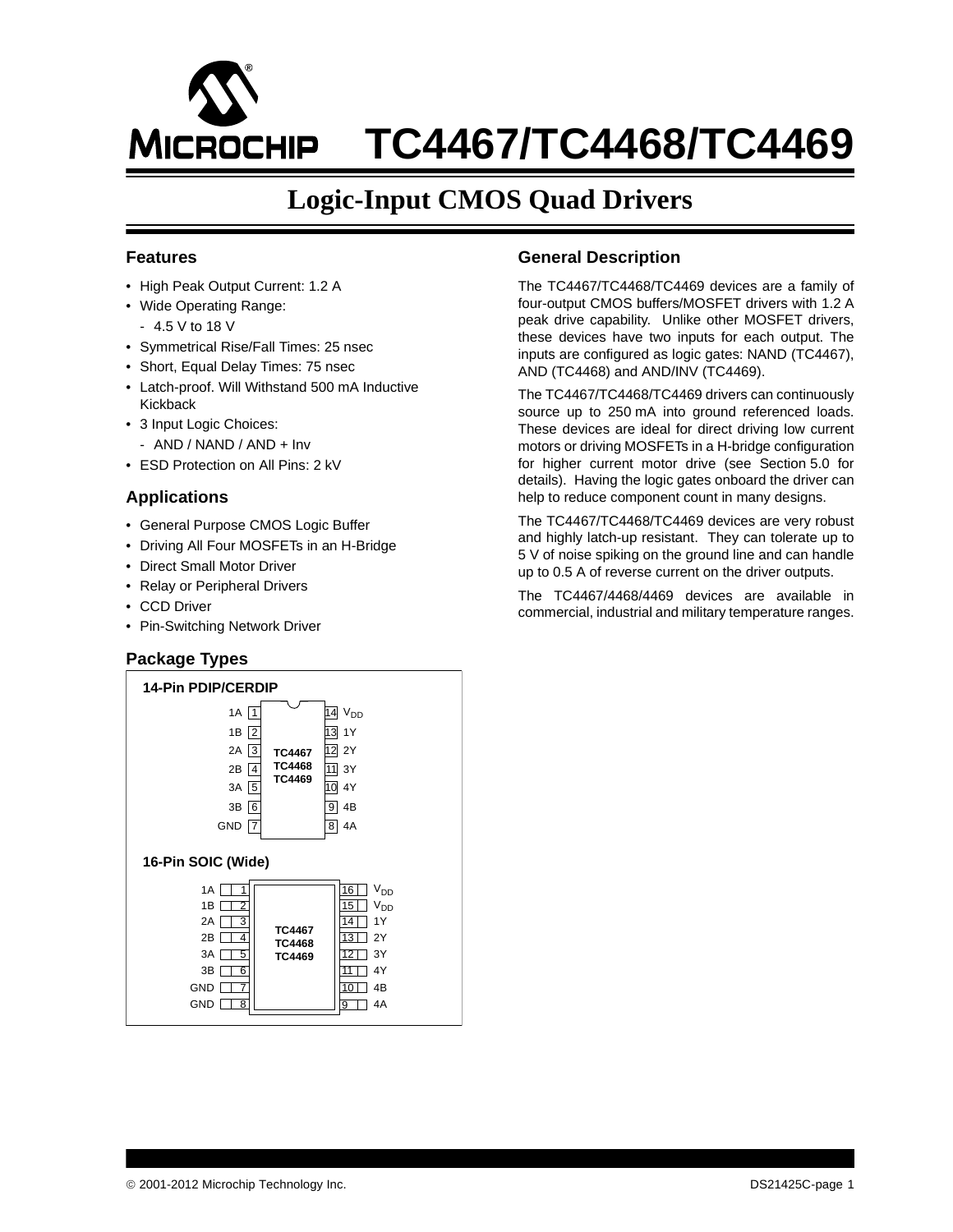## **TC4467/TC4468/TC4469**

## **Logic Diagrams**

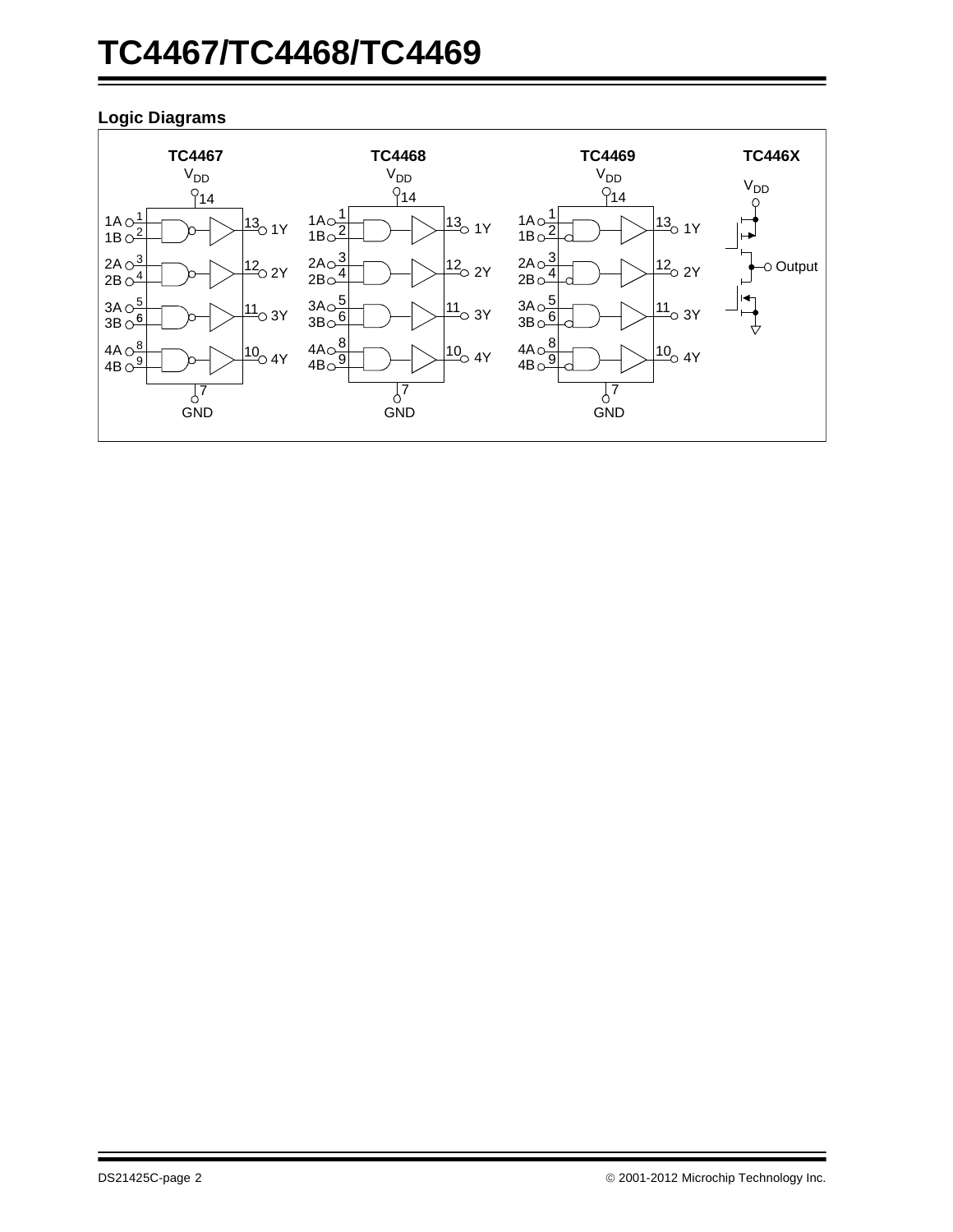## **1.0 ELECTRICAL CHARACTERISTICS**

#### **Absolute Maximum Ratings†**

| Package Power Dissipation: $(T_{\Delta} \le 70^{\circ}C)$ |  |
|-----------------------------------------------------------|--|
|                                                           |  |
|                                                           |  |
|                                                           |  |
| Package Thermal Resistance:                               |  |
|                                                           |  |
|                                                           |  |
|                                                           |  |
|                                                           |  |
|                                                           |  |
|                                                           |  |
| Operating Temperature Range:                              |  |
|                                                           |  |
|                                                           |  |
|                                                           |  |
|                                                           |  |
| Storage Temperature Range -65°C to +150°C                 |  |

**†Notice:** Stresses above those listed under "Maximum Ratings" may cause permanent damage to the device. This is a stress rating only and functional operation of the device at those or any other conditions above those indicated in the operation listings of this specification is not implied. Exposure to maximum rating conditions for extended periods may affect device reliability.

| <b>Electrical Characteristics:</b> Unless otherwise noted, $T_A = +25^{\circ}C$ , with 4.5 V $\leq V_{DD} \leq 18$ V. |                 |                          |                 |                          |              |                                                                                                                                               |  |  |
|-----------------------------------------------------------------------------------------------------------------------|-----------------|--------------------------|-----------------|--------------------------|--------------|-----------------------------------------------------------------------------------------------------------------------------------------------|--|--|
| <b>Parameters</b>                                                                                                     | Sym             | Min                      | Typ             | Max                      | <b>Units</b> | <b>Conditions</b>                                                                                                                             |  |  |
| Input                                                                                                                 |                 |                          |                 |                          |              |                                                                                                                                               |  |  |
| Logic 1, High Input Voltage                                                                                           | V <sub>IH</sub> | 2.4                      |                 | $V_{DD}$                 | $\vee$       | Note 3                                                                                                                                        |  |  |
| Logic 0, Low Input Voltage                                                                                            | $V_{\vert L}$   |                          |                 | 0.8                      | V            | Note 3                                                                                                                                        |  |  |
| Input Current                                                                                                         | <sup>I</sup> IN | $-1.0$                   |                 | $+1.0$                   | μA           | $0 V \leq V_{IN} \leq V_{DD}$                                                                                                                 |  |  |
| Output                                                                                                                |                 |                          |                 |                          |              |                                                                                                                                               |  |  |
| <b>High Output Voltage</b>                                                                                            | $V_{OH}$        | $V_{DD} - 0.025$         |                 | $\qquad \qquad -$        | V            | $I_{LOAD}$ = 100 µA (Note 1)                                                                                                                  |  |  |
| Low Output Voltage                                                                                                    | $V_{OL}$        |                          | $\qquad \qquad$ | 0.15                     | V            | $I_{LOAD}$ = 10 mA (Note 1)                                                                                                                   |  |  |
| <b>Output Resistance</b>                                                                                              | $R_{\rm O}$     |                          | 10              | 15                       | $\Omega$     | $I_{OUT}$ = 10 mA, $V_{DD}$ = 18 V                                                                                                            |  |  |
| Peak Output Current                                                                                                   | $I_{PK}$        |                          | 1.2             | —                        | A            |                                                                                                                                               |  |  |
| <b>Continuous Output Current</b>                                                                                      | $I_{DC}$        |                          | —               | 300                      | mA           | Single Output                                                                                                                                 |  |  |
|                                                                                                                       |                 | $\overline{\phantom{0}}$ | $\qquad \qquad$ | 500                      |              | <b>Total Package</b>                                                                                                                          |  |  |
| Latch-Up Protection Withstand<br><b>Reverse Current</b>                                                               | I               | —                        | 500             | $\overline{\phantom{0}}$ | mA           | 4.5 $V \leq V_{DD} \leq 16$ V                                                                                                                 |  |  |
| <b>Switching Time (Note 1)</b>                                                                                        |                 |                          |                 |                          |              |                                                                                                                                               |  |  |
| <b>Rise Time</b>                                                                                                      | t <sub>R</sub>  | $\overline{\phantom{0}}$ | 15              | 25                       | nsec         | Figure 4-1                                                                                                                                    |  |  |
| Fall Time                                                                                                             | t⊧              |                          | 15              | 25                       | nsec         | Figure 4-1                                                                                                                                    |  |  |
| Delay Time                                                                                                            | $t_{D1}$        |                          | 40              | 75                       | nsec         | Figure 4-1                                                                                                                                    |  |  |
| Delay Time                                                                                                            | $t_{D2}$        |                          | 40              | 75                       | nsec         | Figure 4-1                                                                                                                                    |  |  |
| <b>Power Supply</b>                                                                                                   |                 |                          |                 |                          |              |                                                                                                                                               |  |  |
| Power Supply Current                                                                                                  | ls.             | $\overline{\phantom{0}}$ | 1.5             | 4                        | mA           |                                                                                                                                               |  |  |
| <b>Power Supply Voltage</b>                                                                                           | V <sub>DD</sub> | 4.5                      |                 | 18                       | $\vee$       | Note 2                                                                                                                                        |  |  |
|                                                                                                                       |                 |                          |                 |                          |              | Note 1: Totem pole outputs should not be paralleled because the propagation delay differences from one to the other could cause one driver to |  |  |

<span id="page-2-1"></span><span id="page-2-0"></span>**Note 1:** Totem pole outputs should not be paralleled because the propagation delay differences from one to the other could cause one driver to drive high a few nanoseconds before another. The resulting current spike, although short, may decrease the life of the device. Switching times are ensured by design.

**2:** When driving all four outputs simultaneously in the same direction, V<sub>DD</sub> will be limited to 16 V. This reduces the chance that internal dv/dt will cause high-power dissipation in the device.

<span id="page-2-2"></span>**3:** The input threshold has approximately 50 mV of hysteresis centered at approximately 1.5 V. Input rise times should be kept below 5 µsec to avoid high internal peak currents during input transitions. Static input levels should also be maintained above the maximum, or below the minimum, input levels specified in the "Electrical Characteristics" to avoid increased power dissipation in the device.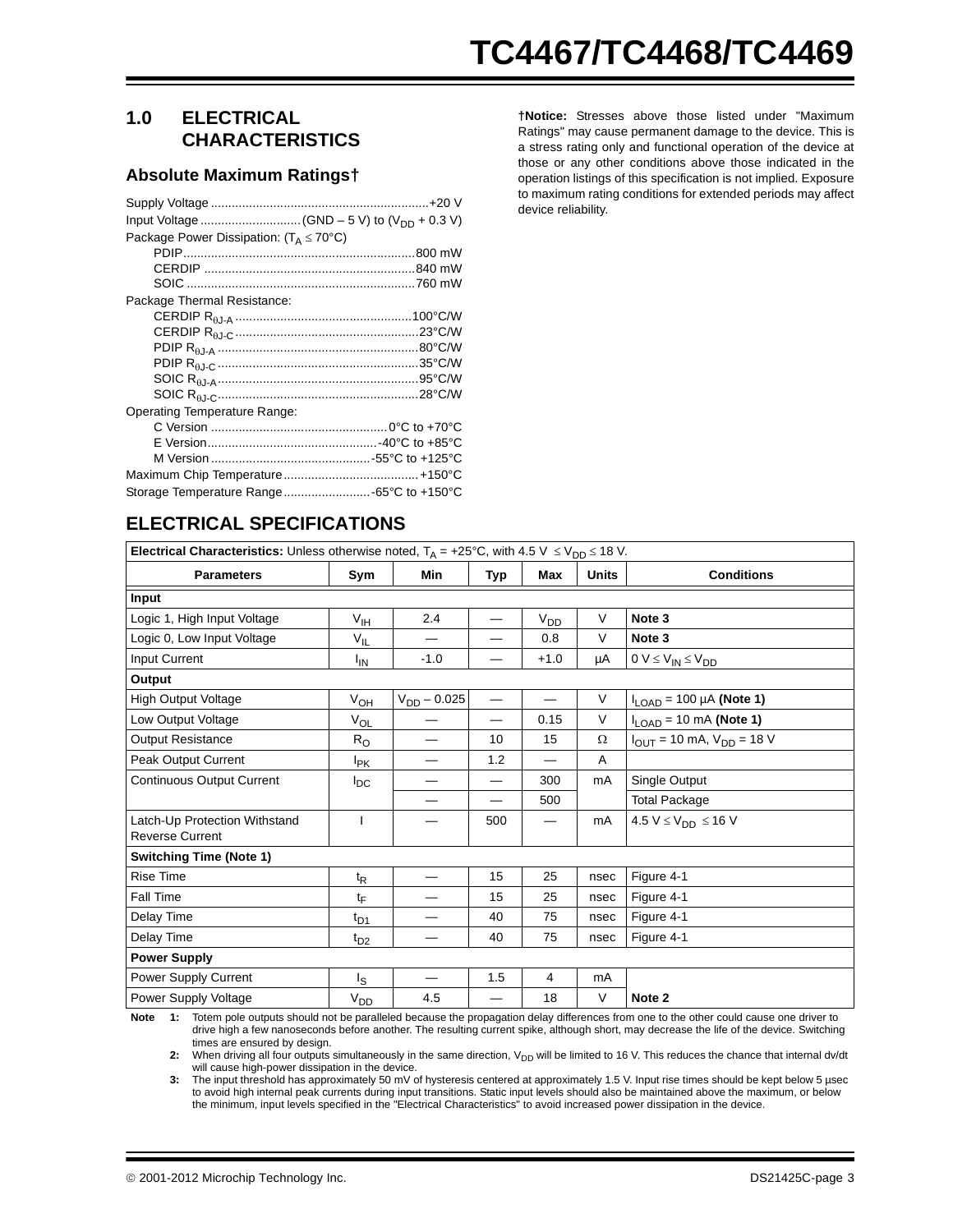## **ELECTRICAL SPECIFICATIONS (OPERATING TEMPERATURES)**

| Electrical Characteristics: Unless otherwise noted, over operating temperature range with 4.5 V $\leq$ V <sub>DD</sub> $\leq$ 18 V. |                   |                          |                          |                                   |              |                                    |  |  |
|-------------------------------------------------------------------------------------------------------------------------------------|-------------------|--------------------------|--------------------------|-----------------------------------|--------------|------------------------------------|--|--|
| <b>Parameters</b>                                                                                                                   | Sym               | <b>Min</b>               | Typ                      | Max                               | <b>Units</b> | <b>Conditions</b>                  |  |  |
| Input                                                                                                                               |                   |                          |                          |                                   |              |                                    |  |  |
| Logic 1, High Input Voltage                                                                                                         | $V_{\text{IH}}$   | 2.4                      |                          |                                   | $\vee$       | Note 3                             |  |  |
| Logic 0, Low Input Voltage                                                                                                          | $V_{\parallel L}$ | $\overline{\phantom{0}}$ | $\overline{\phantom{0}}$ | 0.8                               | V            | Note 3                             |  |  |
| Input Current                                                                                                                       | ŀıΝ               | $-10$                    |                          | 10                                | μA           | $0 V \leq V_{IN} \leq V_{DD}$      |  |  |
| Output                                                                                                                              |                   |                          |                          |                                   |              |                                    |  |  |
| <b>High Output Voltage</b>                                                                                                          | $V_{OH}$          | $V_{DD} - 0.025$         |                          | $\overline{\phantom{0}}$          | $\vee$       | $I_{LOAD}$ = 100 µA (Note 1)       |  |  |
| Low Output Voltage                                                                                                                  | $V_{OL}$          |                          | $\overline{\phantom{0}}$ | 0.30                              | $\vee$       | $I_{LOAD}$ = 10 mA (Note 1)        |  |  |
| <b>Output Resistance</b>                                                                                                            | $R_{\rm O}$       | —                        | 20                       | 30                                | $\Omega$     | $I_{OUT}$ = 10 mA, $V_{DD}$ = 18 V |  |  |
| Peak Output Current                                                                                                                 | $I_{\mathsf{PK}}$ | $\overline{\phantom{0}}$ | 1.2                      | $\equiv$                          | A            |                                    |  |  |
| <b>Continuous Output Current</b>                                                                                                    | $I_{DC}$          |                          | $\equiv$                 | 300                               | mA           | Single Output                      |  |  |
|                                                                                                                                     |                   |                          |                          | 500                               |              | <b>Total Package</b>               |  |  |
| Latch-Up Protection Withstand<br><b>Reverse Current</b>                                                                             | T                 |                          | 500                      | $\overline{\phantom{0}}$          | mA           | 4.5 $V \leq V_{DD} \leq 16$ V      |  |  |
| <b>Switching Time (Note 1)</b>                                                                                                      |                   |                          |                          |                                   |              |                                    |  |  |
| <b>Rise Time</b>                                                                                                                    | $t_{\mathsf{R}}$  |                          | 15                       | 50                                | nsec         | Figure 4-1                         |  |  |
| Fall Time                                                                                                                           | tF                |                          | 15                       | 50                                | nsec         | Figure 4-1                         |  |  |
| Delay Time                                                                                                                          | $t_{D1}$          |                          | 40                       | 100                               | nsec         | Figure 4-1                         |  |  |
| Delay Time                                                                                                                          | $t_{D2}$          |                          | 40                       | 100                               | nsec         | Figure 4-1                         |  |  |
| <b>Power Supply</b>                                                                                                                 |                   |                          |                          |                                   |              |                                    |  |  |
| Power Supply Current                                                                                                                | ls                |                          |                          | 8                                 | mA           |                                    |  |  |
| Power Supply Voltage                                                                                                                | $V_{DD}$          | 4.5<br>$\cdots$          |                          | 18<br>$\cdot$ $\cdot$<br>$\cdots$ | V            | Note 2<br>$\cdot$ $\cdot$          |  |  |

<span id="page-3-1"></span><span id="page-3-0"></span>**Note 1:** Totem pole outputs should not be paralleled because the propagation delay differences from one to the other could cause one driver to drive high a few nanoseconds before another. The resulting current spike, although short, may decrease the life of the device. Switching times are ensured by design.

2: When driving all four outputs simultaneously in the same direction, V<sub>DD</sub> will be limited to 16 V. This reduces the chance that internal dv/dt will cause high-power dissipation in the device.

<span id="page-3-2"></span>**3:** The input threshold has approximately 50 mV of hysteresis centered at approximately 1.5 V. Input rise times should be kept below 5 µsec to avoid high internal peak currents during input transitions. Static input levels should also be maintained above the maximum, or below the minimum, input levels specified in the "Electrical Characteristics" to avoid increased power dissipation in the device.

## **TRUTH TABLE**

| Part No.       | <b>TC4467 NAND</b> |  |   | <b>TC4468 AND</b> |   |   | <b>TC4469 AND/INV</b> |  |  |  |  |  |
|----------------|--------------------|--|---|-------------------|---|---|-----------------------|--|--|--|--|--|
| Inputs A       |                    |  | - | -                 |   |   | -                     |  |  |  |  |  |
| Inputs B       |                    |  |   | ╌                 | п | − | п                     |  |  |  |  |  |
| Outputs TC446X | -                  |  |   |                   |   | - | -                     |  |  |  |  |  |

Legend:  $H = High \t L = Low$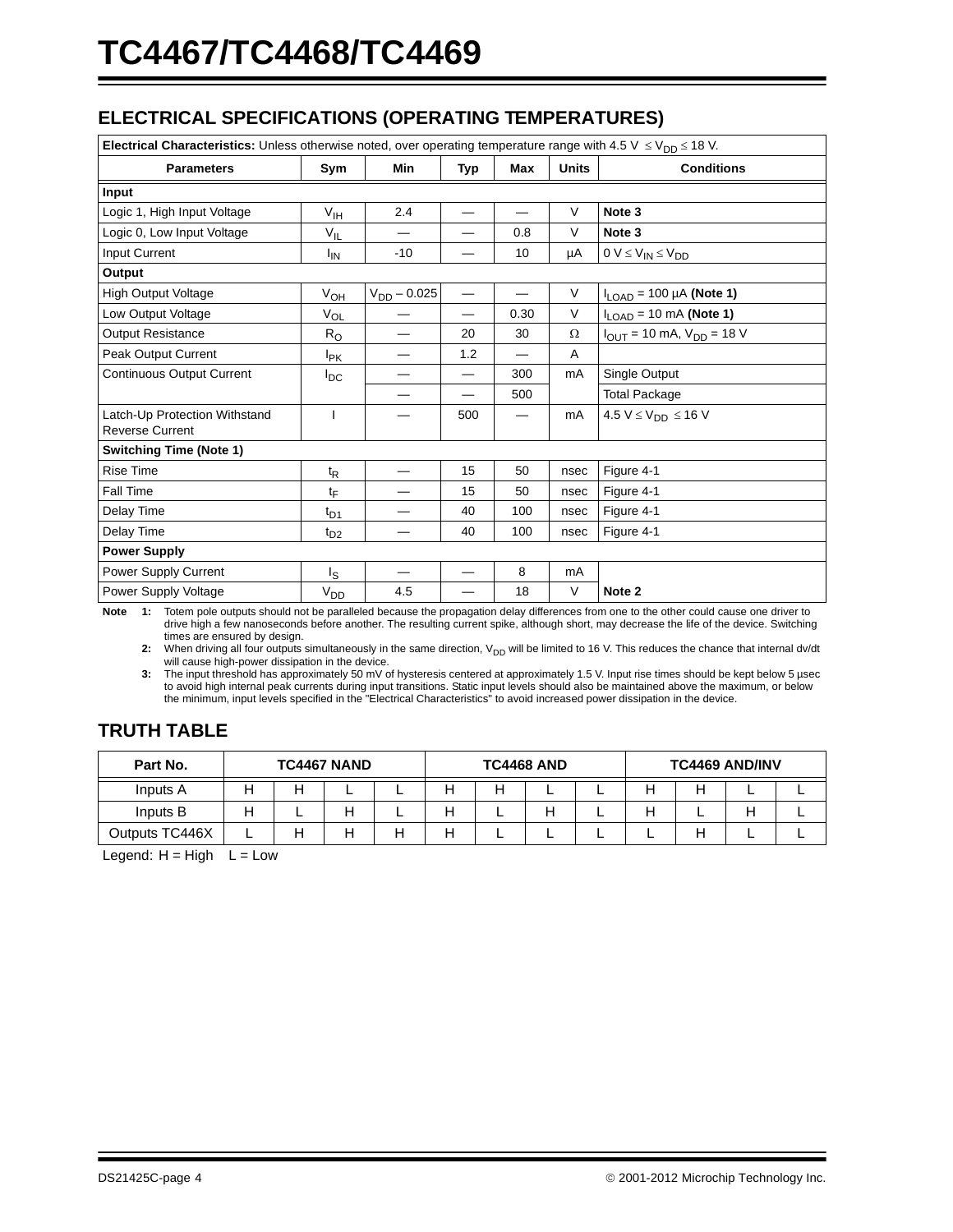## **2.0 TYPICAL PERFORMANCE CURVES**

**Note:** The graphs and tables provided following this note are a statistical summary based on a limited number of samples and are provided for informational purposes only. The performance characteristics listed herein are not tested or guaranteed. In some graphs or tables, the data presented may be outside the specified operating range (e.g., outside specified power supply range) and therefore outside the warranted range.





*FIGURE 2-1: Rise Time vs. Supply Voltage.*



*FIGURE 2-2: Rise Time vs. Capacitive Load.*



*FIGURE 2-3: Rise/Fall Times vs. Temperature.*



*FIGURE 2-4: Fall Time vs. Supply Voltage.*



*FIGURE 2-5: Fall Time vs. Capacitive Load.*



*FIGURE 2-6: Propagation Delay Time vs. Supply Voltage.*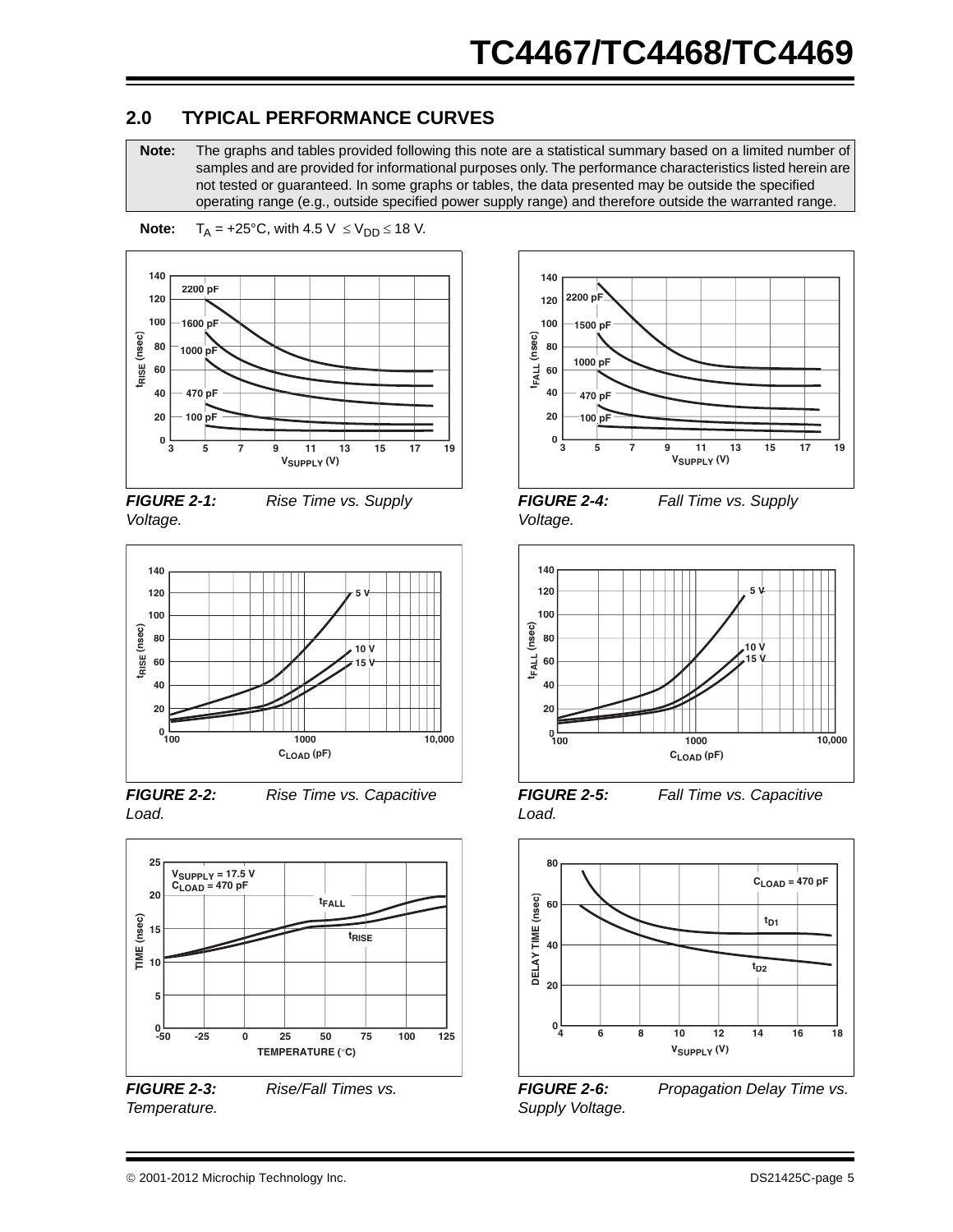## **2.0 TYPICAL PERFORMANCE CURVES (CONTINUED)**

**Note:**  $T_A = +25^{\circ}C$ , with  $4.5 \text{ V } \leq V_{DD} \leq 18 \text{ V}$ .



*FIGURE 2-7: Input Amplitude vs. Delay Times.*



*FIGURE 2-8: Quiescent Supply Current vs. Supply Voltage.*



*Resistance.*

*FIGURE 2-9: High-State Output* 



*FIGURE 2-10: Propagation Delay Times vs. Temperatures.*



*FIGURE 2-11: Quiescent Supply Current vs. Temperature.*



*FIGURE 2-12: Low-State Output Resistance.*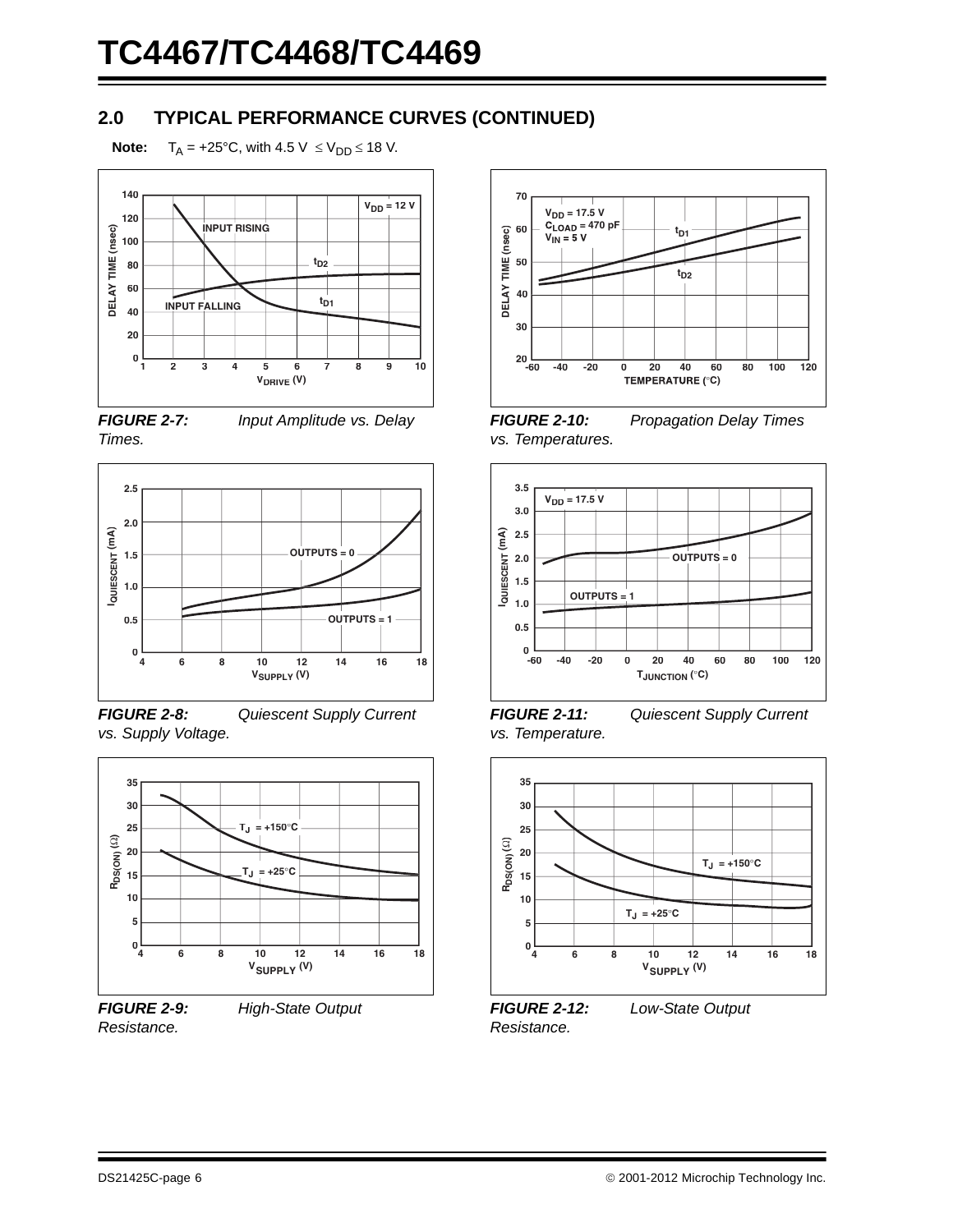## **2.0 TYPICAL PERFORMANCE CURVES (CONTINUED)**





*FIGURE 2-13: Supply Current vs. Capacitive Load.*



*FIGURE 2-14: Supply Current vs. Capacitive Load.*



*Capacitive Load.*

*FIGURE 2-15: Supply Current vs.* 





*Frequency.*

**ISUPPLY (mA)**

SUPPLY (MA)

*FIGURE 2-17: Supply Current vs.* 



*Frequency.*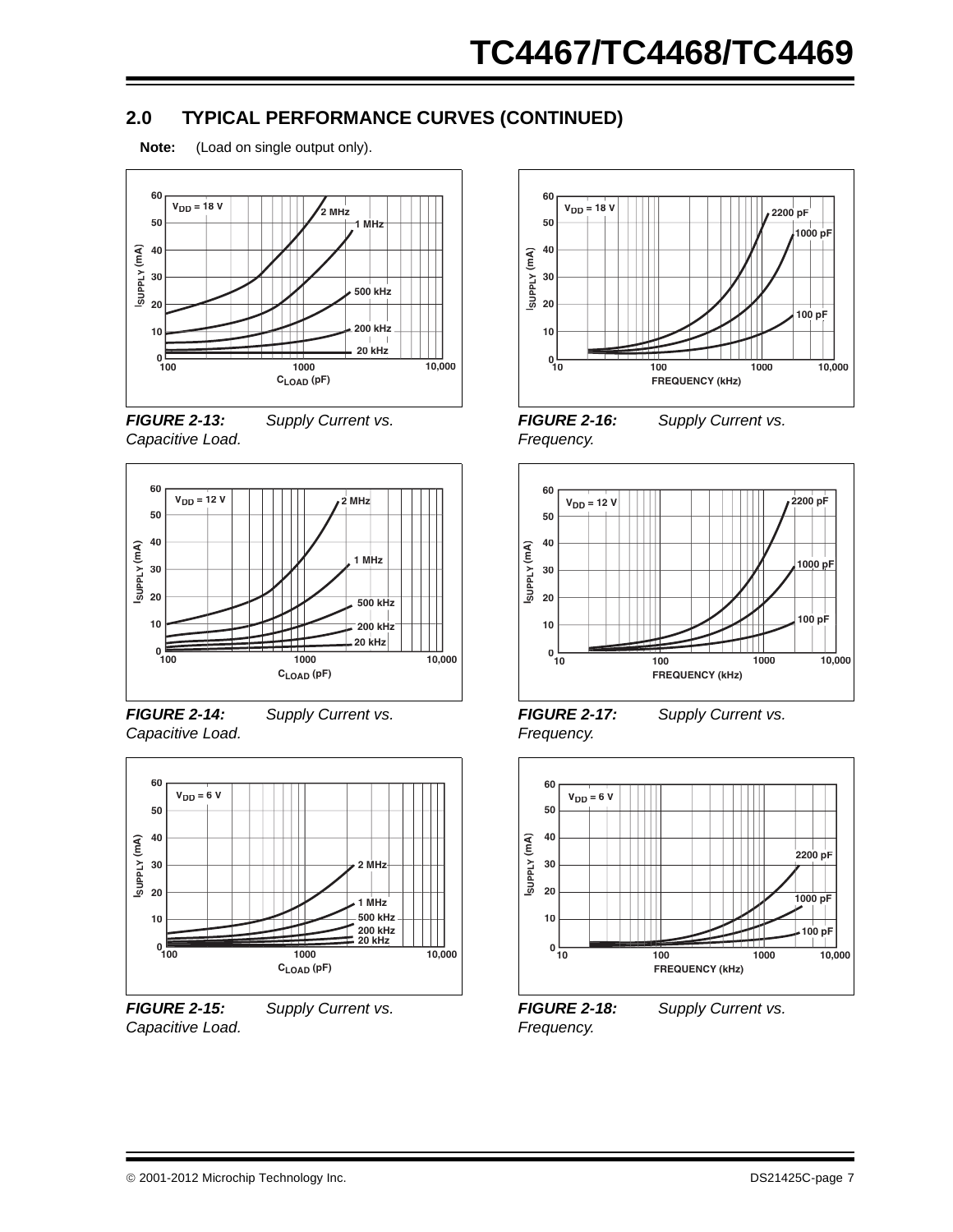## **3.0 PIN DESCRIPTIONS**

The descriptions of the pins are listed in [Table 3-1.](#page-7-0)

#### <span id="page-7-0"></span>**TABLE 3-1: PIN FUNCTION TABLE**

| 14-Pin PDIP.<br><b>CERDIP</b> | 16-Pin SOIC<br>(Wide) | <b>Description</b>                              |  |
|-------------------------------|-----------------------|-------------------------------------------------|--|
| Symbol                        | Symbol                |                                                 |  |
| 1A                            | 1A                    | Input A for Driver 1, TTL/CMOS Compatible Input |  |
| 1B                            | 1B                    | Input B for Driver 1, TTL/CMOS Compatible Input |  |
| 2A                            | 2A                    | Input A for Driver 2, TTL/CMOS Compatible Input |  |
| 2B                            | 2B                    | Input B for Driver 2, TTL/CMOS Compatible Input |  |
| 3A                            | 3A                    | Input A for Driver 3, TTL/CMOS Compatible Input |  |
| 3B                            | 3B                    | Input B for Driver 3, TTL/CMOS Compatible Input |  |
| <b>GND</b>                    | <b>GND</b>            | Ground                                          |  |
|                               | <b>GND</b>            | Ground                                          |  |
| 4A                            | 4A                    | Input A for Driver 4, TTL/CMOS Compatible Input |  |
| 4B                            | 4B                    | Input B for Driver 4, TTL/CMOS Compatible Input |  |
| 4Y                            | 4Y                    | Output for Driver 4, CMOS Push-Pull Output      |  |
| 3Y                            | 3Y                    | Output for Driver 3, CMOS Push-Pull Output      |  |
| 2Y                            | 2Y                    | Output for Driver 2, CMOS Push-Pull Output      |  |
| 1Y                            | 1Y                    | Output for Driver 1, CMOS Push-Pull Output      |  |
| $V_{DD}$                      | V <sub>DD</sub>       | Supply Input, 4.5 V to 18 V                     |  |
|                               | V <sub>DD</sub>       | Supply Input, 4.5 V to 18 V                     |  |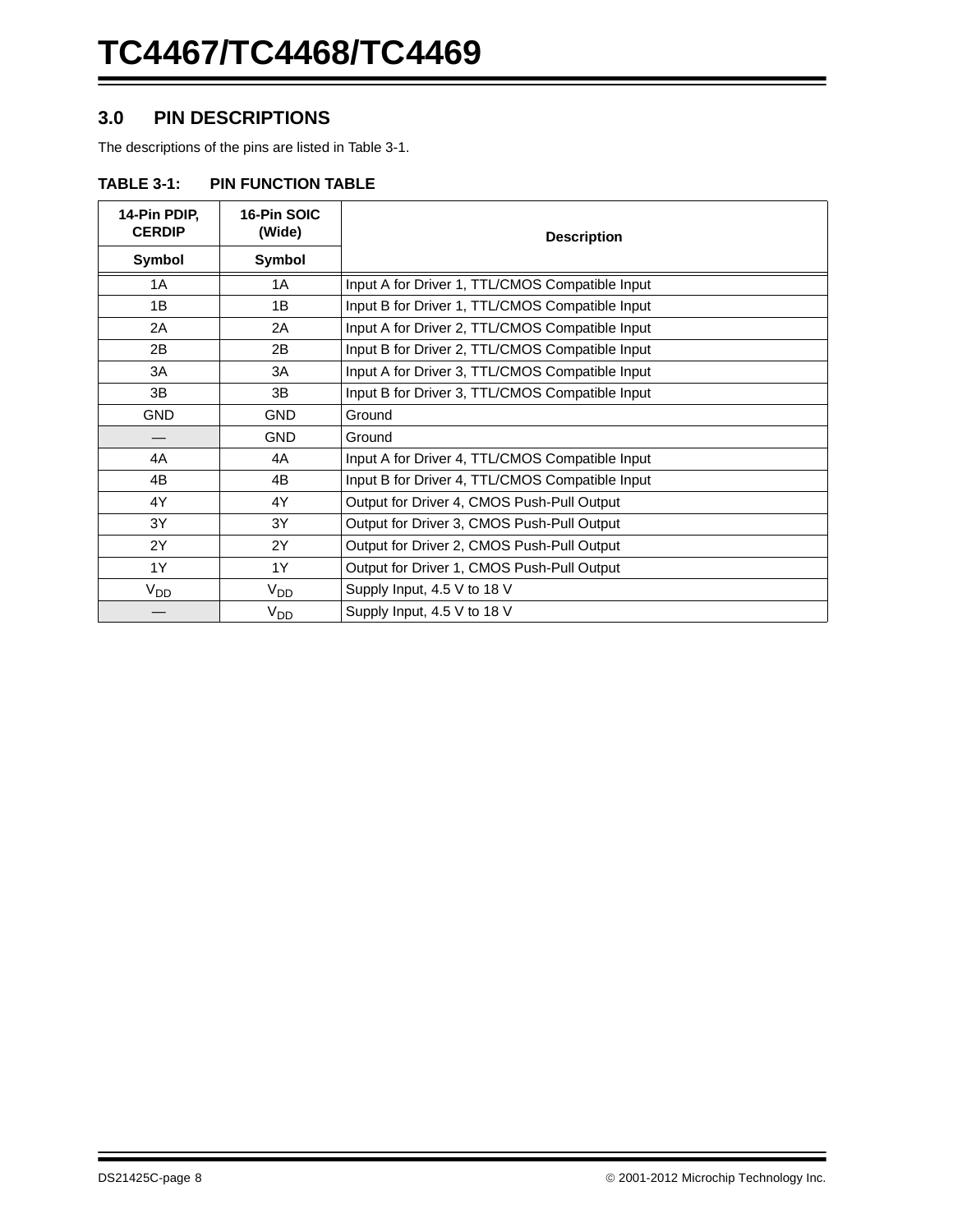## **4.0 DETAILED DESCRIPTION**

#### **4.1 Supply Bypassing**

Large currents are required to charge and discharge large capacitive loads quickly. For example, charging a 1000 pF load to 18 V in 25 nsec requires 0.72 A from the device's power supply.

To ensure low supply impedance over a wide frequency range, a 1 µF film capacitor in parallel with one or two low-inductance, 0.1 µF ceramic disk capacitors with short lead lengths (<0.5 in.) normally provide adequate bypassing.

#### **4.2 Grounding**

The TC4467 and TC4469 contain inverting drivers. Potential drops developed in common ground impedances from input to output will appear as negative feedback and degrade switching speed characteristics. Instead, individual ground returns for input and output circuits, or a ground plane, should be used.

#### **4.3 Input Stage**

The input voltage level changes the no-load or quiescent supply current. The N-channel MOSFET input stage transistor drives a 2.5 mA current source load. With logic "0" outputs, maximum quiescent supply current is 4 mA. Logic "1" output level signals reduce quiescent current to 1.4 mA, maximum. Unused driver inputs must be connected to  $V_{DD}$  or  $V_{SS}$ . Minimum power dissipation occurs for logic "1" outputs.

The drivers are designed with 50 mV of hysteresis, which provides clean transitions and minimizes output stage current spiking when changing states. Input voltage thresholds are approximately 1.5 V, making any voltage greater than 1.5 V, up to  $V_{DD}$ , a logic "1" input. Input current is less than 1 µA over this range.

#### **4.4 Power Dissipation**

The supply current versus frequency and supply current versus capacitive load characteristic curves will aid in determining power dissipation calculations. Microchip Technology's CMOS drivers have greatly reduced quiescent DC power consumption.

Input signal duty cycle, power supply voltage and load type influence package power dissipation. Given power dissipation and package thermal resistance, the maximum ambient operating temperature is easily calculated. The 14-pin plastic package junction-toambient thermal resistance is 83.3°C/W. At +70°C, the package is rated at 800 mW maximum dissipation. Maximum allowable chip temperature is +150°C.

Three components make up total package power dissipation:

- 1. Load-caused dissipation  $(P_1)$ .
- 2. Quiescent power  $(P<sub>O</sub>)$ .
- 3. Transition power  $(P_T)$ .

A capacitive-load-caused dissipation (driving MOSFET gates), is a direct function of frequency, capacitive load and supply voltage. The power dissipation is:

#### **EQUATION**

 $V_S$ 

$$
P_L = fCV_S^2
$$
  

$$
f = Switching Frequency
$$
  

$$
C = Capacity Load
$$
  

$$
V_S = Supply Voltage
$$

A resistive-load-caused dissipation for groundreferenced loads is a function of duty cycle, load current and load voltage. The power dissipation is:

#### **EQUATION**

$$
P_L = D(V_S - V_L)I_L
$$

- $D = Duty$  *Cycle*  $V_s =$  *Supply Voltage VL* = *Load Voltage*
- *IL* = *Load Current*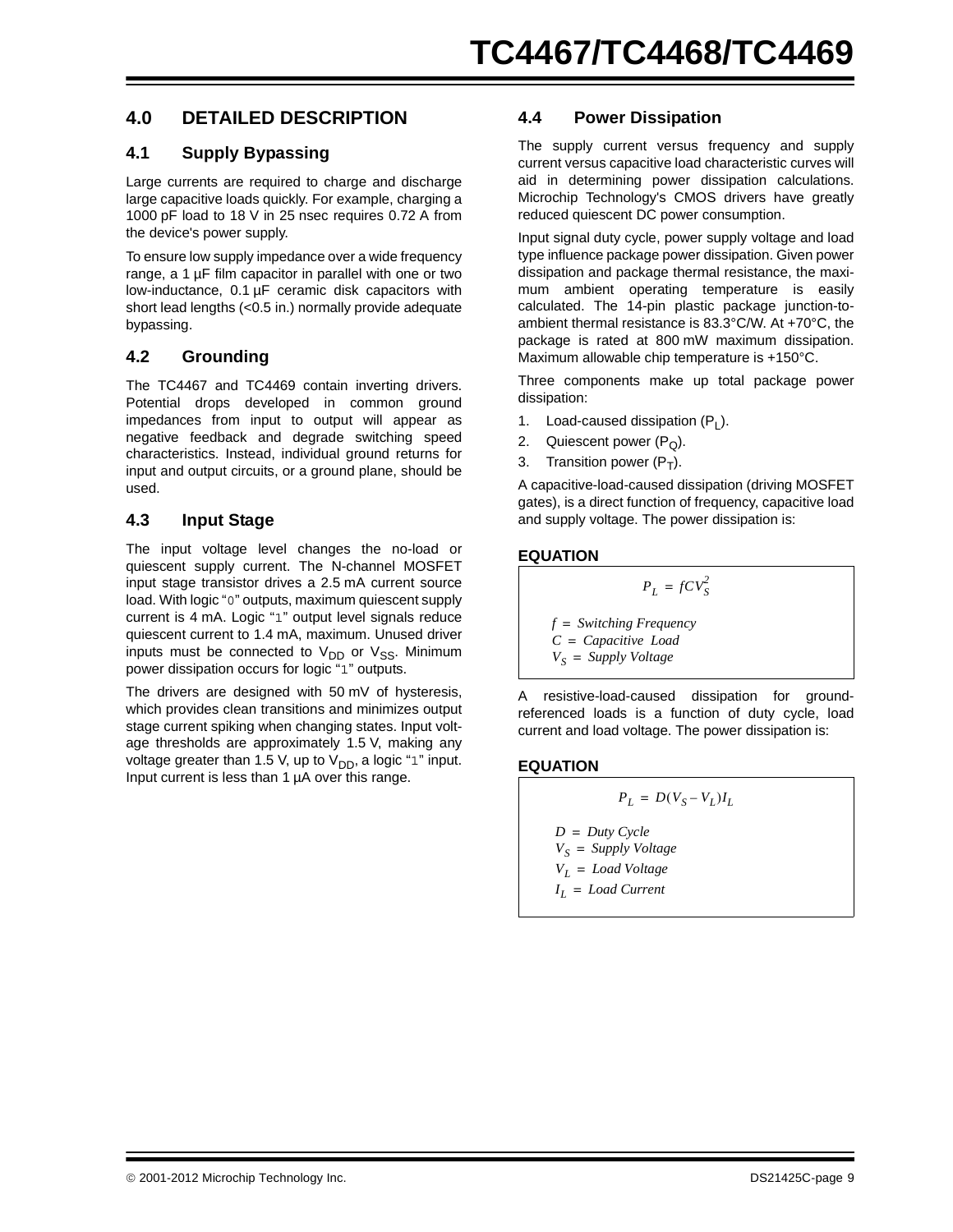A resistive-load-caused dissipation for supplyreferenced loads is a function of duty cycle, load current and output voltage. The power dissipation is

#### **EQUATION**

$$
P_L = D V_O I_L
$$

*IL* = *Load Current V*<sup>O</sup> = *Device Output Voltage*  $D = Duty$  *Cycle* 

Quiescent power dissipation depends on input signal duty cycle. Logic HIGH outputs result in a lower power dissipation mode, with only 0.6 mA total current drain (all devices driven). Logic LOW outputs raise the current to 4 mA maximum. The quiescent power dissipation is:

#### **EQUATION**

$$
P_Q = V_S(D(I_H) + (I - D)I_L)
$$

*IL* = *Quiescent Current with all outputs HIGH*  $I_H =$  *Quiescent Current with all outputs LOW*  $D = Duty$  *Cycle (4 mA max.) (0.6 mA max.)*

$$
V_S = \text{Supply Voltage}
$$

Transition power dissipation arises in the complimentary configuration (TC446X) because the output stage N-channel and P-channel MOS transistors are ON simultaneously for a very short period when the output changes. The transition power dissipation is approximately:

#### **EQUATION**

$$
P_T = fV_s(10 \times 10^{-9})
$$
  
\n
$$
C = 1000 \text{ pF Capacitive Load}
$$
  
\n
$$
V_S = 15 \text{ V}
$$
  
\n
$$
D = 50\%
$$
  
\n
$$
f = 200 \text{ kHz}
$$
  
\n
$$
P_D = Package Power Disspation
$$
  
\n
$$
= P_L + P_Q + P_T
$$
  
\n
$$
= 45mW + 35mW + 30mW
$$
  
\n
$$
= 110mW
$$

Package power dissipation is the sum of load, quiescent and transition power dissipations. An example shows the relative magnitude for each term:

Maximum operating temperature is:

#### **EQUATION**

$$
T_J - \theta_{JA}(P_D) = 141^{\circ}C
$$
  
\n
$$
T_J = Maximum \text{ allowable junction temperature}
$$
  
\n(+150°C)  
\n
$$
\theta_{JA} = \text{Junction-to-ambient thermal resistance}
$$
  
\n(83.3°C/W) 14-pin plastic package

**Note:** Ambient operating temperature should not exceed +85°C for "EJD" device or +125°C for "MJD" device.





<span id="page-9-0"></span>*FIGURE 4-1: Switching Time Test Circuit.*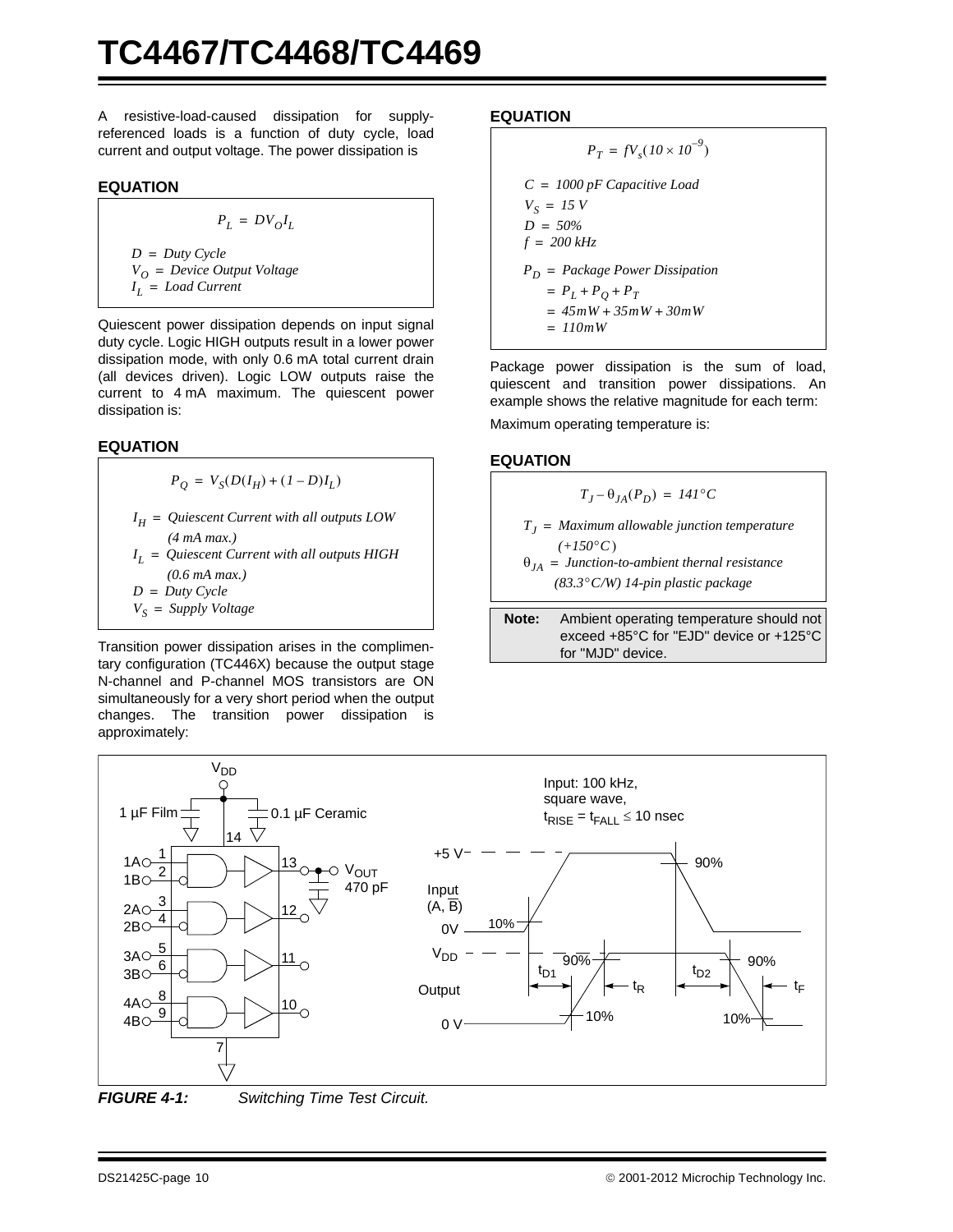## <span id="page-10-0"></span>**5.0 APPLICATIONS INFORMATION**



*FIGURE 5-1: Stepper Motor Drive.*





*FIGURE 5-2: Quad Driver For H-bridge Motor Control.*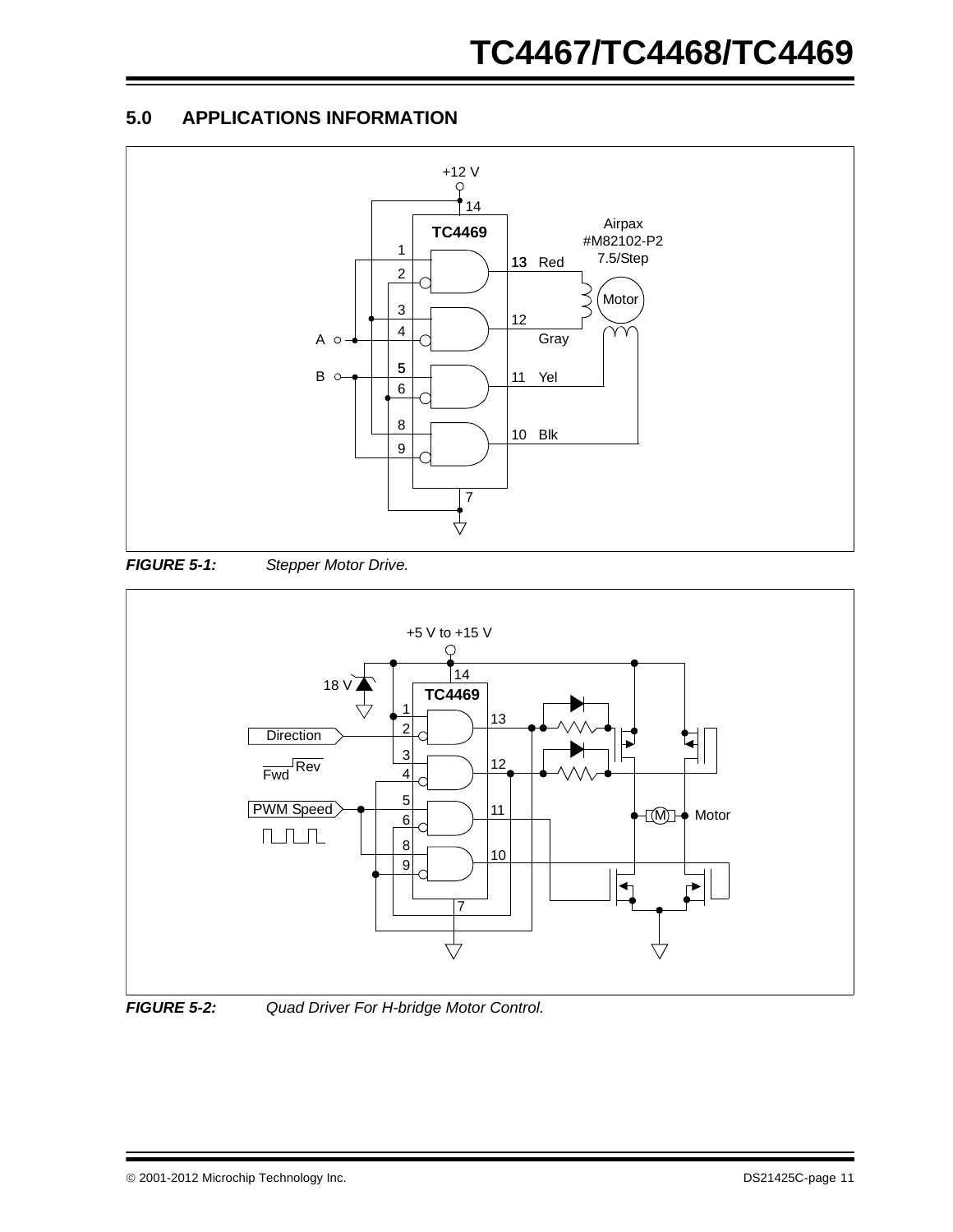## **6.0 PACKAGING INFORMATION**

### **6.1 Package Marking Information**

14-Lead PDIP (300 mil) Example:







16-Lead SOIC (300 mil) Example:









|       | Y<br>YY<br><b>WW</b><br><b>NNN</b><br>(e3)<br>$\star$ | <b>Legend:</b> XXX Customer-specific information<br>Year code (last digit of calendar year)<br>Year code (last 2 digits of calendar year)<br>Week code (week of January 1 is week '01')<br>Alphanumeric traceability code<br>Pb-free JEDEC designator for Matte Tin (Sn)<br>This package is Pb-free. The Pb-free JEDEC designator $(q_3)$<br>can be found on the outer packaging for this package. |
|-------|-------------------------------------------------------|----------------------------------------------------------------------------------------------------------------------------------------------------------------------------------------------------------------------------------------------------------------------------------------------------------------------------------------------------------------------------------------------------|
| Note: |                                                       | In the event the full Microchip part number cannot be marked on one line, it will<br>be carried over to the next line, thus limiting the number of available<br>characters for customer-specific information.                                                                                                                                                                                      |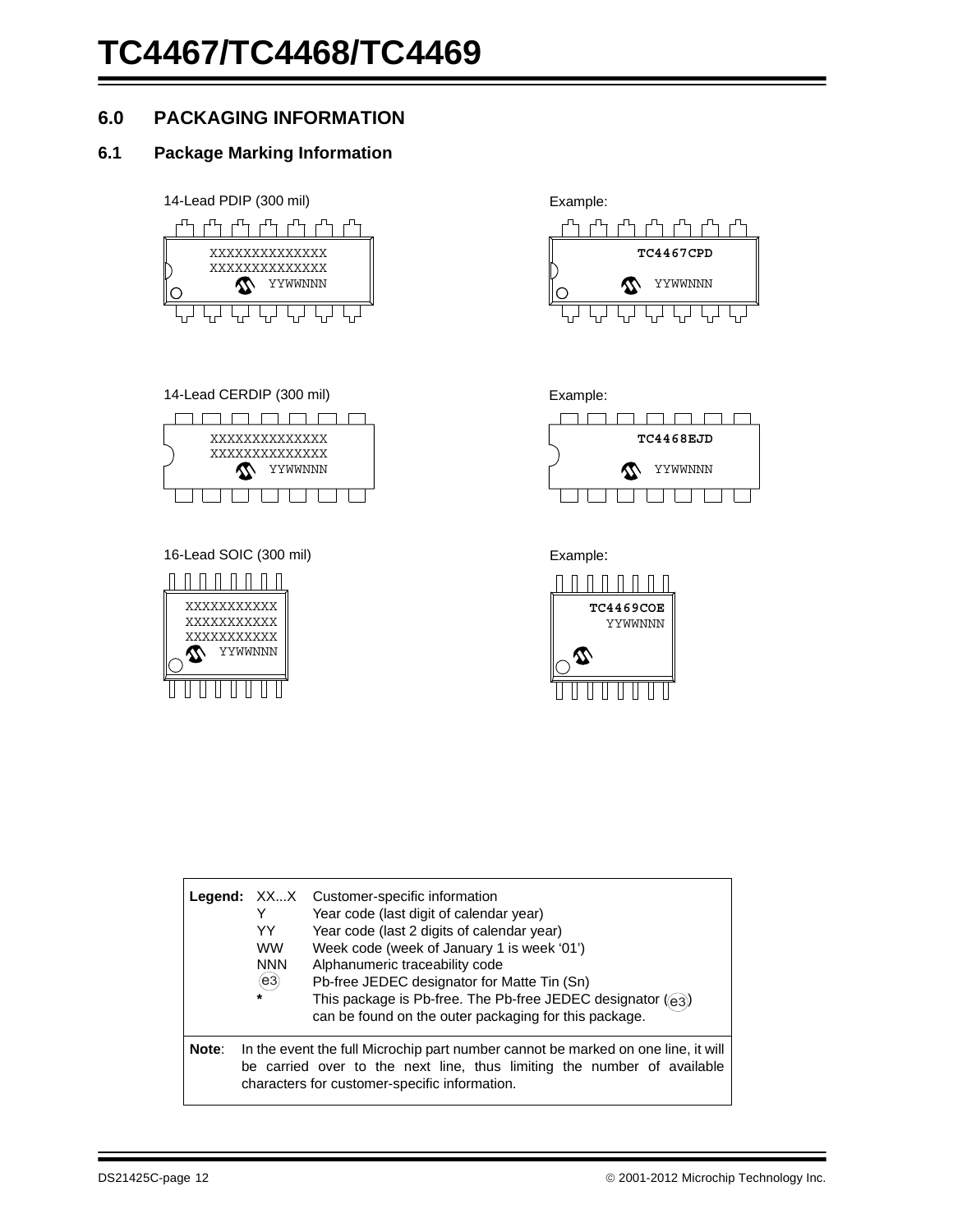### **14-Lead Plastic Dual In-line (P) – 300 mil (PDIP)**

**Note:** For the most current package drawings, please see the Microchip Packaging Specification located at http://www.microchip.com/packaging



|                                 | Units          | INCHES*    |            |            | <b>MILLIMETERS</b> |            |            |
|---------------------------------|----------------|------------|------------|------------|--------------------|------------|------------|
| <b>Dimension Limits</b>         |                | <b>MIN</b> | <b>NOM</b> | <b>MAX</b> | <b>MIN</b>         | <b>NOM</b> | <b>MAX</b> |
| Number of Pins                  | n              |            | 14         |            |                    | 14         |            |
| Pitch                           | р              |            | .100       |            |                    | 2.54       |            |
| Top to Seating Plane            | A              | .140       | .155       | .170       | 3.56               | 3.94       | 4.32       |
| <b>Molded Package Thickness</b> | A <sub>2</sub> | .115       | .130       | .145       | 2.92               | 3.30       | 3.68       |
| Base to Seating Plane           | A1             | .015       |            |            | 0.38               |            |            |
| Shoulder to Shoulder Width      | E              | .300       | .313       | .325       | 7.62               | 7.94       | 8.26       |
| Molded Package Width            | E1             | .240       | .250       | .260       | 6.10               | 6.35       | 6.60       |
| Overall Length                  | D              | .740       | .750       | .760       | 18.80              | 19.05      | 19.30      |
| <b>Tip to Seating Plane</b>     | L              | .125       | .130       | .135       | 3.18               | 3.30       | 3.43       |
| <b>Lead Thickness</b>           | с              | .008       | .012       | .015       | 0.20               | 0.29       | 0.38       |
| <b>Upper Lead Width</b>         | <b>B1</b>      | .045       | .058       | .070       | 1.14               | 1.46       | 1.78       |
| Lower Lead Width                | B              | .014       | .018       | .022       | 0.36               | 0.46       | 0.56       |
| ş<br><b>Overall Row Spacing</b> | eВ             | .310       | .370       | .430       | 7.87               | 9.40       | 10.92      |
| Mold Draft Angle Top            | $\alpha$       | 5          | 10         | 15         | 5                  | 10         | 15         |
| Mold Draft Angle Bottom         | β              | 5          | 10         | 15         | 5                  | 10         | 15         |

\* Controlling Parameter

§ Significant Characteristic

Notes:

Dimensions D and E1 do not include mold flash or protrusions. Mold flash or protrusions shall not exceed .010" (0.254mm) per side.

JEDEC Equivalent: MS-001

Drawing No. C04-005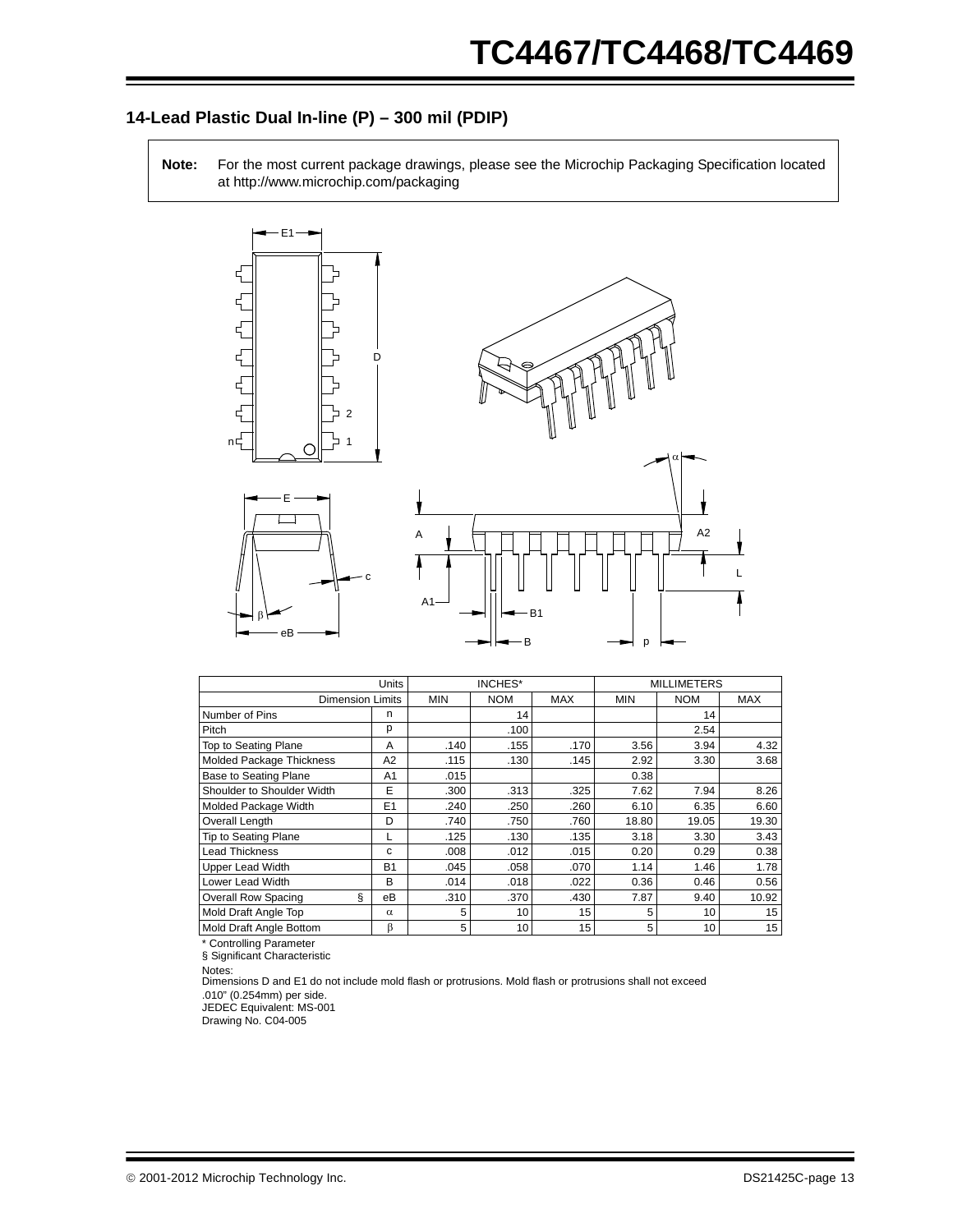#### **14-Lead Ceramic Dual In-line – 300 mil (CERDIP)**

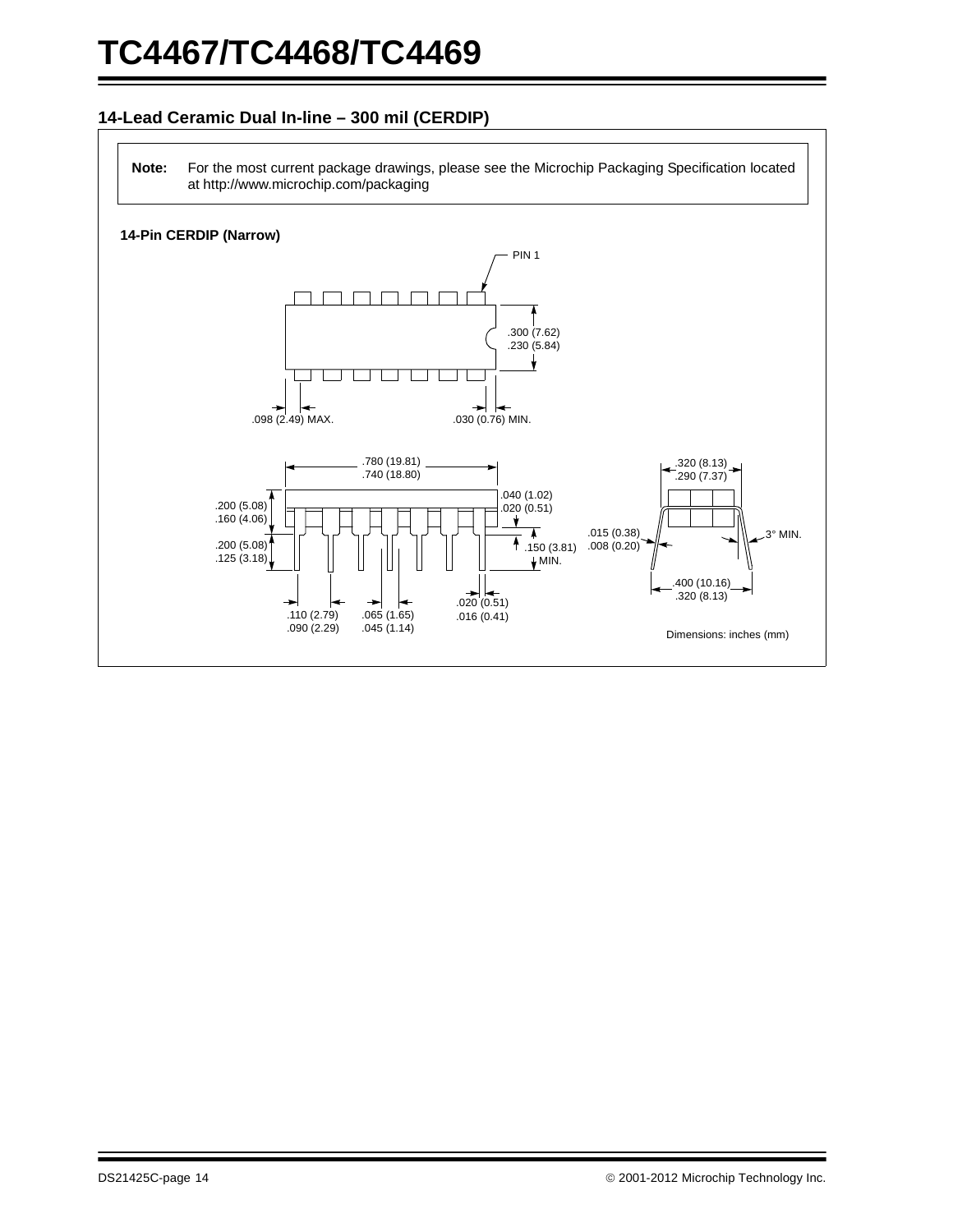### **16-Lead Plastic Small Outline (SO) – Wide, 300 mil (SOIC)**

**Note:** For the most current package drawings, please see the Microchip Packaging Specification located at http://www.microchip.com/packaging









|                                 | Units          | <b>INCHES*</b> |            |            | <b>MILLIMETERS</b> |            |            |
|---------------------------------|----------------|----------------|------------|------------|--------------------|------------|------------|
| <b>Dimension Limits</b>         |                | <b>MIN</b>     | <b>NOM</b> | <b>MAX</b> | <b>MIN</b>         | <b>NOM</b> | <b>MAX</b> |
| Number of Pins                  | n              |                | 16         |            |                    | 16         |            |
| Pitch                           | p              |                | .050       |            |                    | 1.27       |            |
| <b>Overall Height</b>           | A              | .093           | .099       | .104       | 2.36               | 2.50       | 2.64       |
| <b>Molded Package Thickness</b> | A2             | .088           | .091       | .094       | 2.24               | 2.31       | 2.39       |
| Standoff §                      | A <sub>1</sub> | .004           | .008       | .012       | 0.10               | 0.20       | 0.30       |
| Overall Width                   | E              | .394           | .407       | .420       | 10.01              | 10.34      | 10.67      |
| Molded Package Width            | E1             | .291           | .295       | .299       | 7.39               | 7.49       | 7.59       |
| Overall Length                  | D              | .398           | .406       | .413       | 10.10              | 10.30      | 10.49      |
| <b>Chamfer Distance</b>         | h              | .010           | .020       | .029       | 0.25               | 0.50       | 0.74       |
| Foot Length                     |                | .016           | .033       | .050       | 0.41               | 0.84       | 1.27       |
| Foot Angle                      | $\phi$         | 0              | 4          | 8          | $\Omega$           | 4          | 8          |
| <b>Lead Thickness</b>           | C              | .009           | .011       | .013       | 0.23               | 0.28       | 0.33       |
| Lead Width                      | в              | .014           | .017       | .020       | 0.36               | 0.42       | 0.51       |
| Mold Draft Angle Top            | $\alpha$       | 0              | 12         | 15         | $\Omega$           | 12         | 15         |
| Mold Draft Angle Bottom         | β              | 0              | 12         | 15         | 0                  | 12         | 15         |

\* Controlling Parameter

§ Significant Characteristic

Notes:

Dimensions D and E1 do not include mold flash or protrusions. Mold flash or protrusions shall not exceed .010" (0.254mm) per side.

JEDEC Equivalent: MS-013

Drawing No. C04-102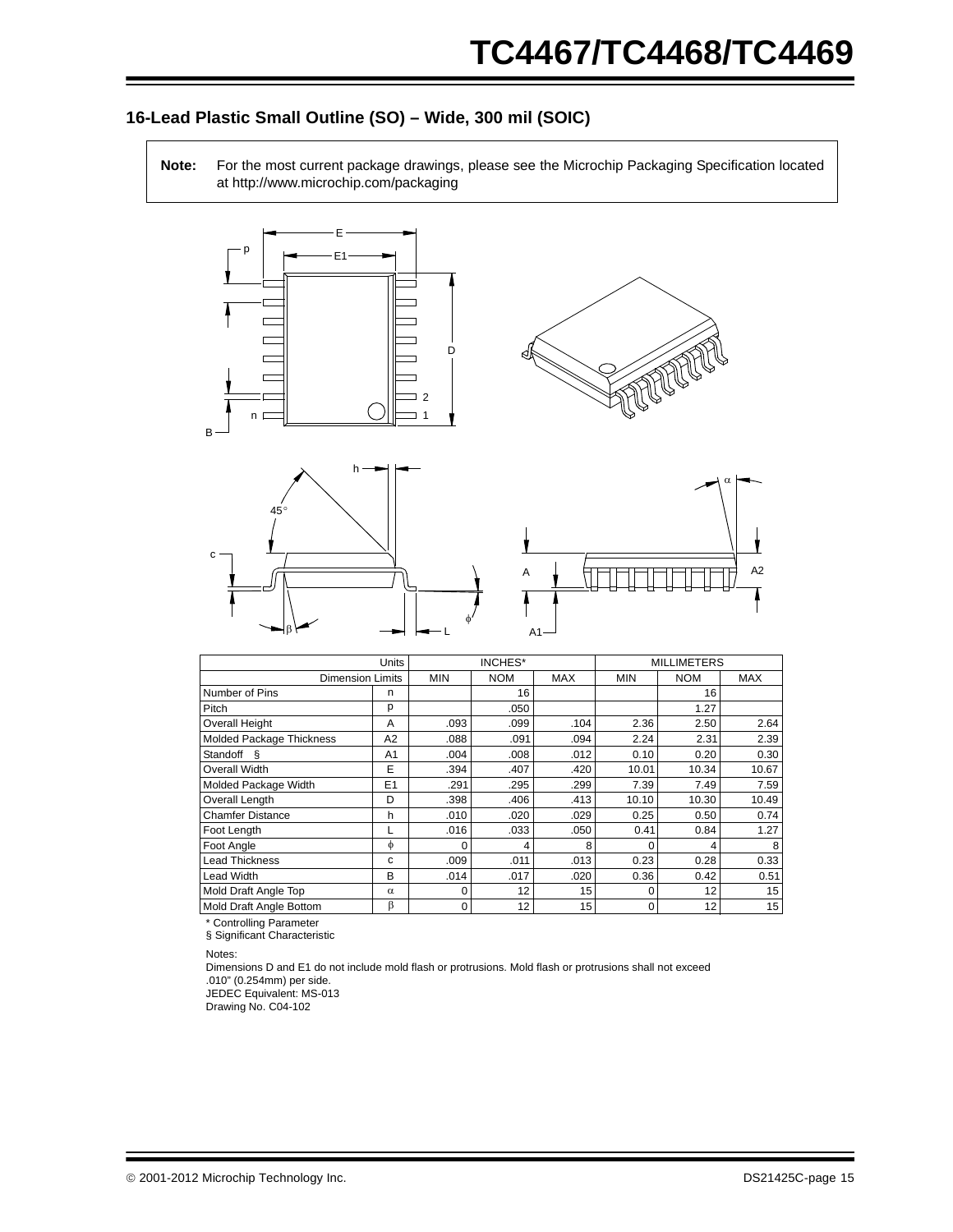## **7.0 REVISION HISTORY**

## **Revision C (December 2012)**

Added a note to each package outline drawing.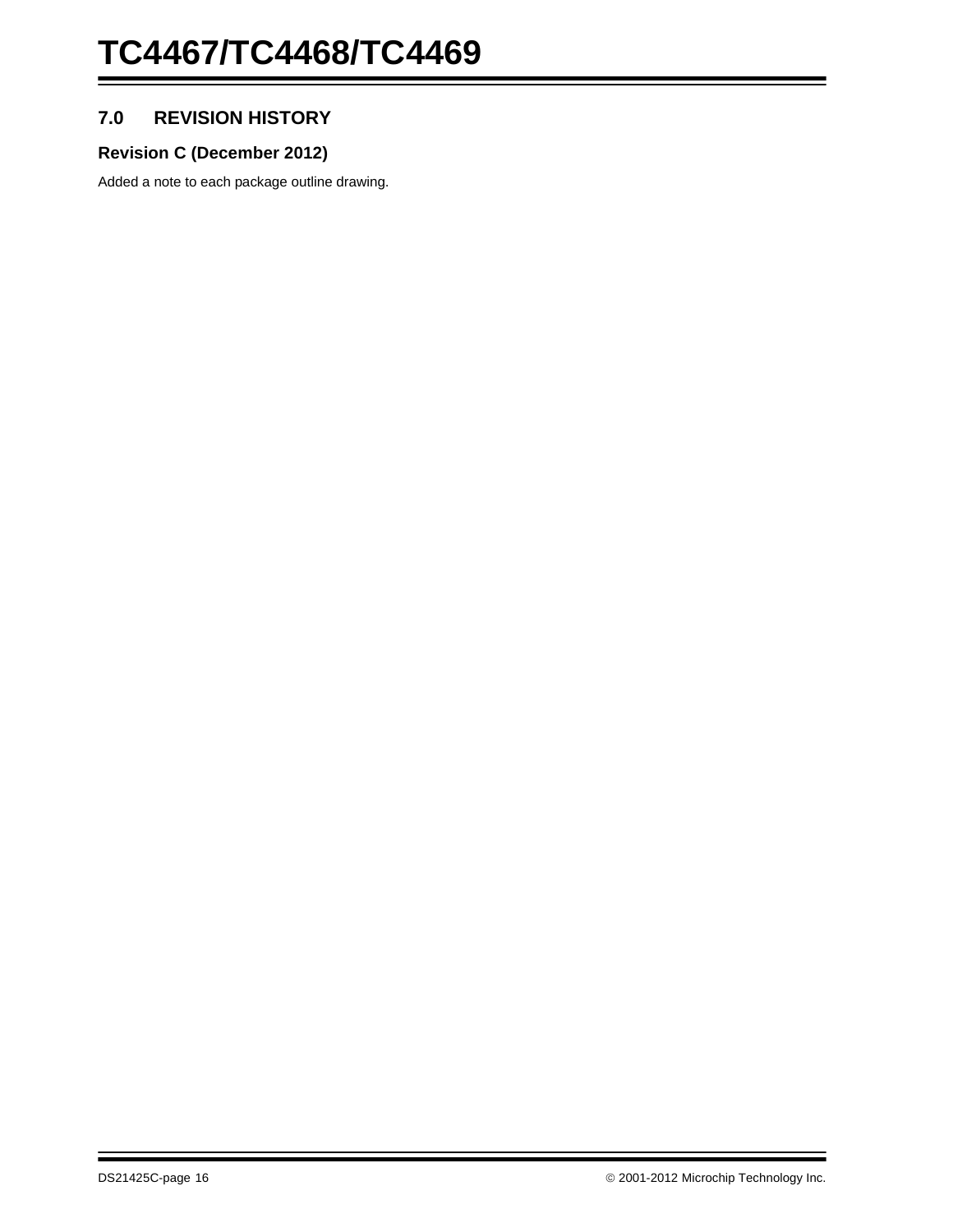## **THE MICROCHIP WEB SITE**

[Microchip provides online support via our WWW site at](http://www.microchip.com) www.microchip.com. This web site is used as a means to make files and information easily available to customers. Accessible by using your favorite Internet browser, the web site contains the following information:

- **Product Support** Data sheets and errata, application notes and sample programs, design resources, user's guides and hardware support documents, latest software releases and archived software
- **General Technical Support** Frequently Asked Questions (FAQ), technical support requests, online discussion groups, Microchip consultant program member listing
- **Business of Microchip** Product selector and ordering guides, latest Microchip press releases, listing of seminars and events, listings of Microchip sales offices, distributors and factory representatives

## **CUSTOMER CHANGE NOTIFICATION SERVICE**

Microchip's customer notification service helps keep customers current on Microchip products. Subscribers will receive e-mail notification whenever there are changes, updates, revisions or errata related to a specified product family or development tool of interest.

[To register, access the Microchip web site at](http://www.microchip.com) www.microchip.com. Under "Support", click on "Customer Change Notification" and follow the registration instructions.

## **CUSTOMER SUPPORT**

Users of Microchip products can receive assistance through several channels:

- Distributor or Representative
- Local Sales Office
- Field Application Engineer (FAE)
- Technical Support

Customers should contact their distributor, representative or field application engineer (FAE) for support. Local sales offices are also available to help customers. A listing of sales offices and locations is included in the back of this document.

**[Technical support is available through the web site](http://www.microchip.com) [at:](http://www.microchip.com) http://microchip.com/support**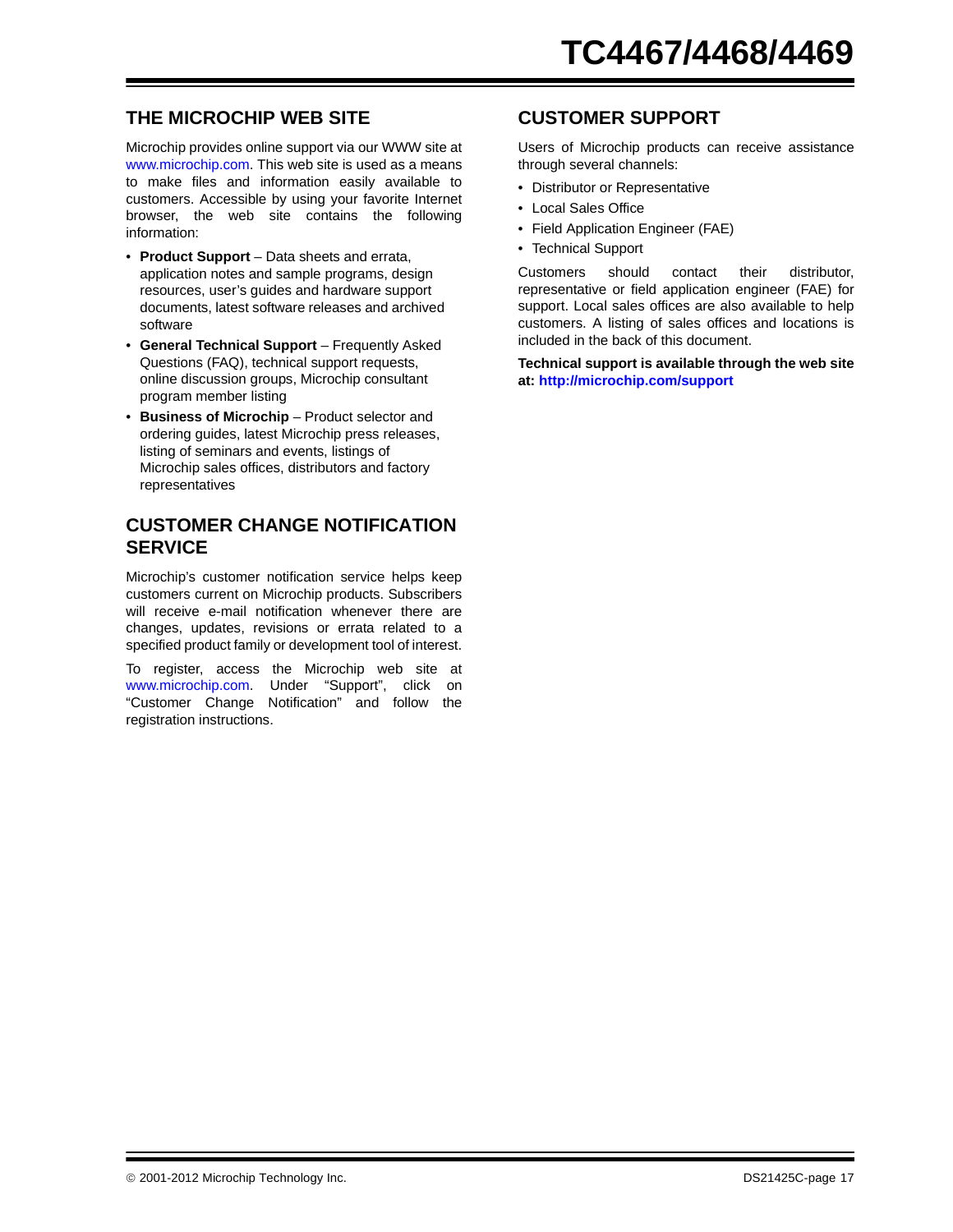#### **READER RESPONSE**

It is our intention to provide you with the best documentation possible to ensure successful use of your Microchip product. If you wish to provide your comments on organization, clarity, subject matter, and ways in which our documentation can better serve you, please FAX your comments to the Technical Publications Manager at (480) 792-4150.

Please list the following information, and use this outline to provide us with your comments about this document.

| TO:<br>RE: | <b>Technical Publications Manager</b><br><b>Reader Response</b>                          | Total Pages Sent ________   |
|------------|------------------------------------------------------------------------------------------|-----------------------------|
|            |                                                                                          |                             |
|            |                                                                                          |                             |
|            |                                                                                          |                             |
|            |                                                                                          |                             |
|            | Telephone: (________) ___________ - ___________                                          |                             |
|            | Application (optional):                                                                  |                             |
|            | Would you like a reply? Y N                                                              |                             |
|            | Device: TC4467/4468/4469                                                                 | Literature Number: DS21425C |
|            | Questions:                                                                               |                             |
|            | 1. What are the best features of this document?                                          |                             |
|            |                                                                                          |                             |
|            |                                                                                          |                             |
|            | 2. How does this document meet your hardware and software development needs?             |                             |
|            |                                                                                          |                             |
| З.         | Do you find the organization of this document easy to follow? If not, why?               |                             |
|            |                                                                                          |                             |
|            |                                                                                          |                             |
| 4.         | What additions to the document do you think would enhance the structure and subject?     |                             |
|            |                                                                                          |                             |
|            |                                                                                          |                             |
| 5.         | What deletions from the document could be made without affecting the overall usefulness? |                             |
|            |                                                                                          |                             |
|            |                                                                                          |                             |
|            | 6. Is there any incorrect or misleading information (what and where)?                    |                             |
|            |                                                                                          |                             |
| 7.         | How would you improve this document?                                                     |                             |
|            |                                                                                          |                             |
|            |                                                                                          |                             |
|            |                                                                                          |                             |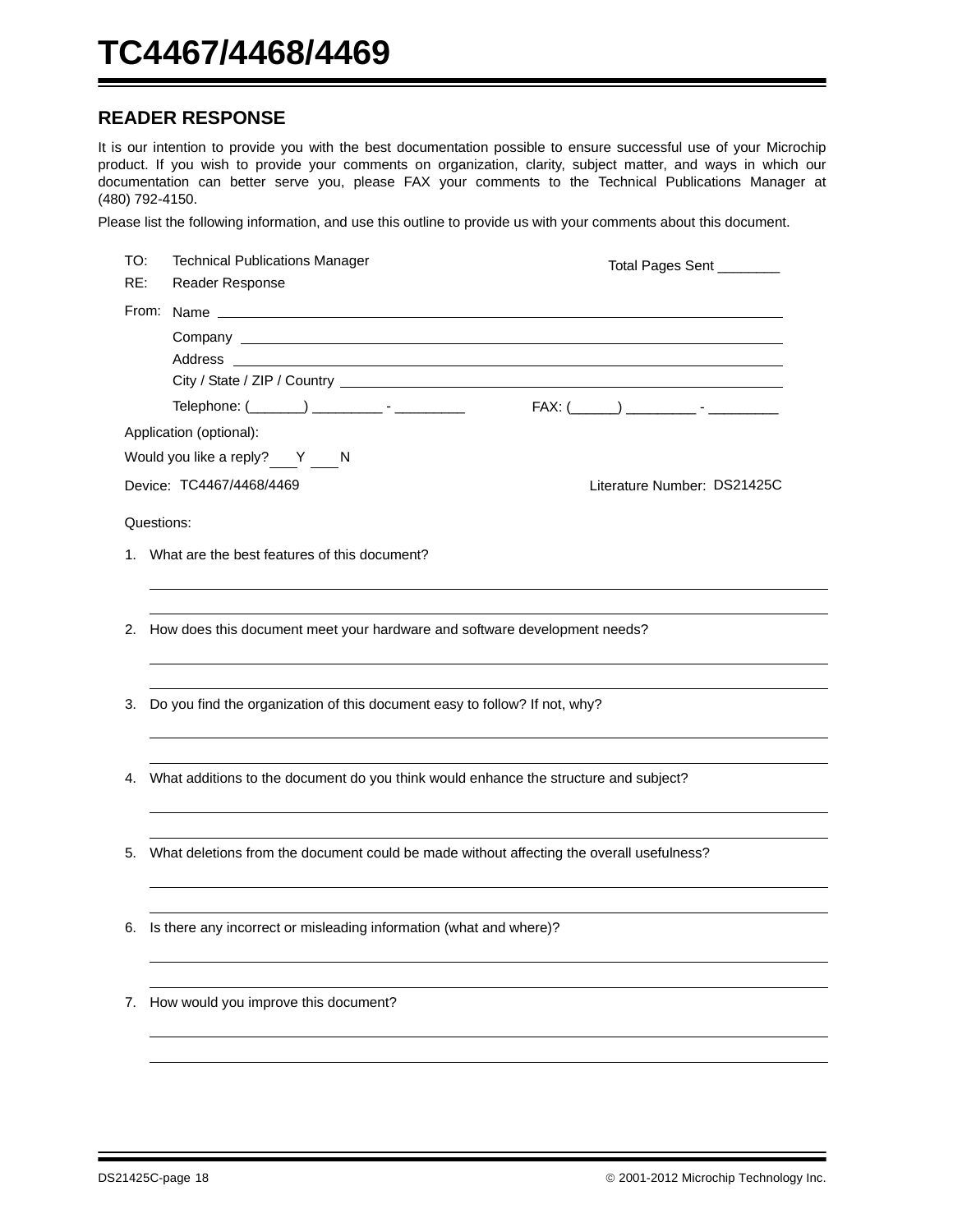## **PRODUCT IDENTIFICATION SYSTEM**

To order or obtain information, e.g., on pricing or delivery, refer to the factory or the listed sales office.

| PART NO.           | <u>^</u>                                                                                                                                                                             | <b>Examples:</b>                                                      |
|--------------------|--------------------------------------------------------------------------------------------------------------------------------------------------------------------------------------|-----------------------------------------------------------------------|
| <b>Device</b>      | Temperature<br>Package                                                                                                                                                               | a)<br>TC4467COE: Commerical Temperature,<br>SOIC package.             |
|                    | Range                                                                                                                                                                                | b)<br>TC4467CPD: Commercial Temperature,<br>PDIP package.             |
| Device:            | TC4467: 1.2A Quad MOSFET Driver, NAND<br>TC4468: 1.2A Quad MOSFET Driver, AND                                                                                                        | C)<br>TC4467MJD: Military Temperature,<br>Ceramic DIP package.        |
|                    | TC4469: 1.2A Quad MOSFET Driver, AND/INV                                                                                                                                             | TC4468COE713: Tape and Reel,<br>a)<br>Commerical Temp., SOIC package. |
| Temperature Range: | $0^{\circ}$ C to +70 $^{\circ}$ C<br>C<br>$=$<br>E<br>-40 $\degree$ C to +85 $\degree$ C (CERDIP only)<br>$=$                                                                        | b)<br>TC4468CPD: Commercial Temperature,<br>PDIP package.             |
|                    | м<br>-55°C to +125°C (CERDIP only)<br>$=$                                                                                                                                            | TC4469COE: Commercial Temperature,<br>a)<br>SOIC package.             |
| Package:           | PD.<br>$=$ Plastic DIP, (300 mil body), 14-lead<br>$=$ Ceramic DIP, (300 mil body), 14-lead<br>JD<br>$=$ SOIC (Wide), 16-lead<br>OE.<br>OE713 = SOIC (Wide), 16-lead (Tape and Reel) | b)<br>TC4469CPD: Commercial Temperature,<br>PDIP package.             |

#### **Sales and Support**

#### **Data Sheets**

Products supported by a preliminary Data Sheet may have an errata sheet describing minor operational differences and recommended workarounds. To determine if an errata sheet exists for a particular device, please contact one of the following:

- 1. Your local Microchip sales office<br>2. The Microchip Worldwide Site (w
- 2. The Microchip Worldwide Site (www.microchip.com)

Please specify which device, revision of silicon and Data Sheet (include Literature #) you are using.

#### **New Customer Notification System**

Register on our web site (www.microchip.com/cn) to receive the most current information on our products.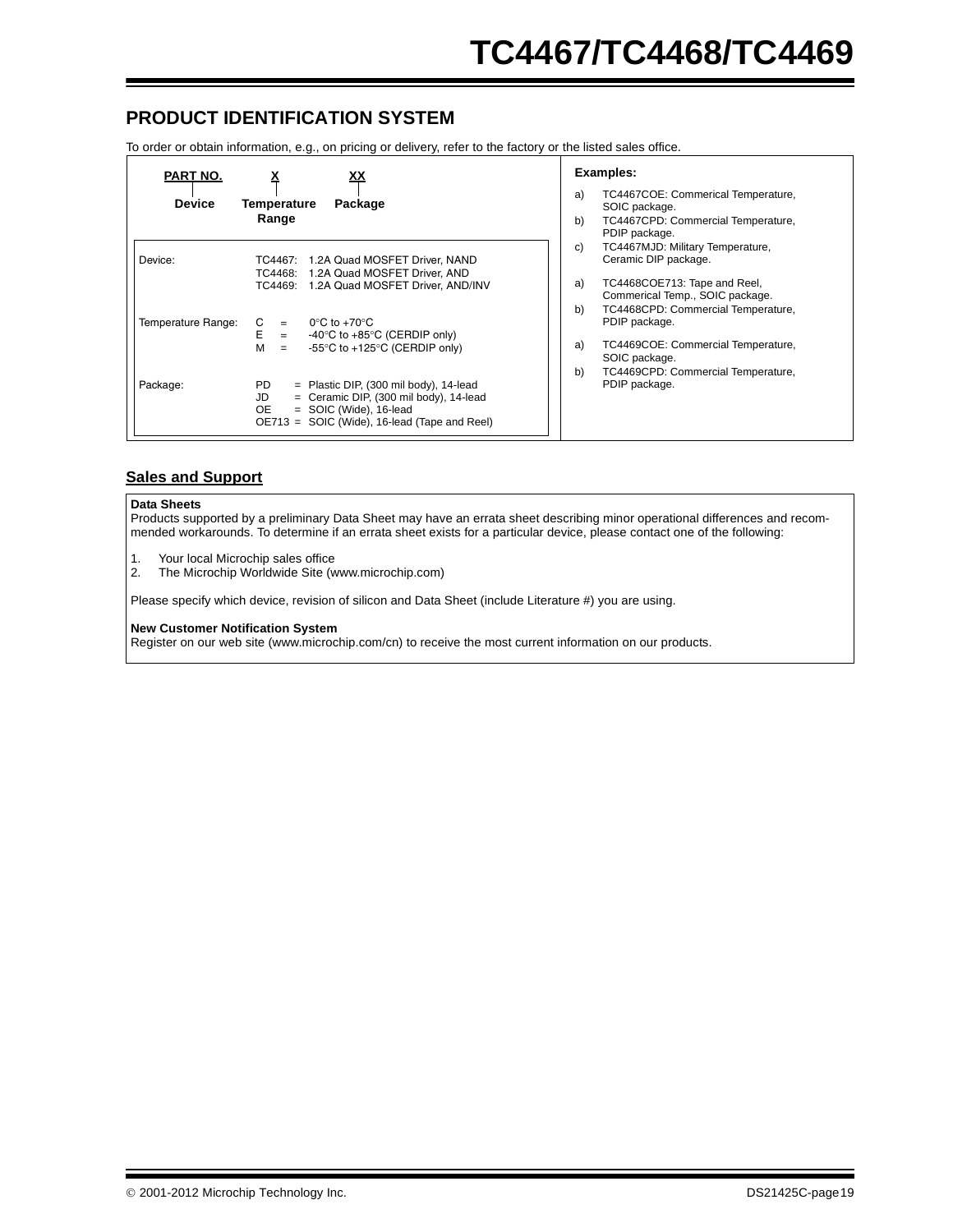**NOTES:**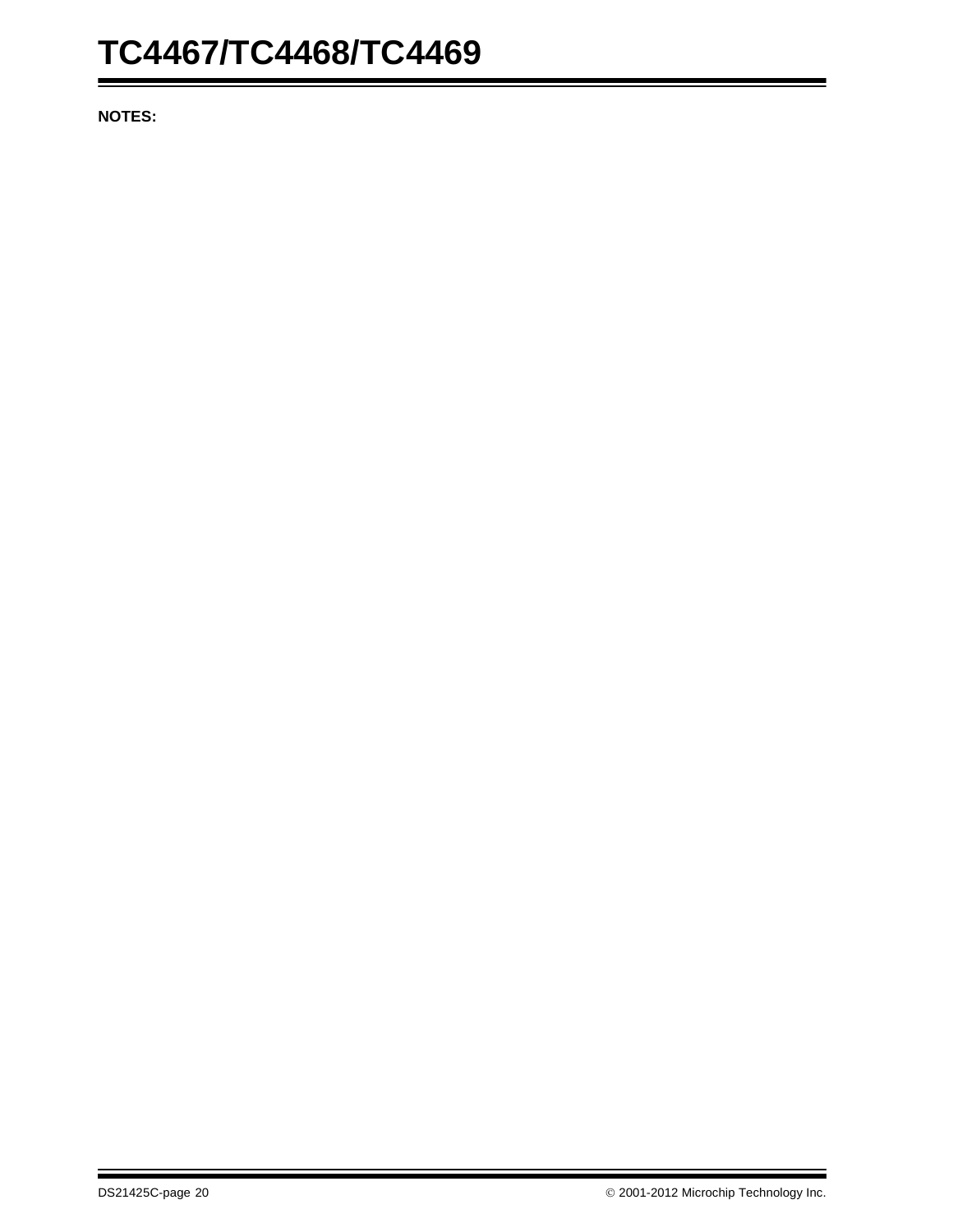#### **Note the following details of the code protection feature on Microchip devices:**

- Microchip products meet the specification contained in their particular Microchip Data Sheet.
- Microchip believes that its family of products is one of the most secure families of its kind on the market today, when used in the intended manner and under normal conditions.
- There are dishonest and possibly illegal methods used to breach the code protection feature. All of these methods, to our knowledge, require using the Microchip products in a manner outside the operating specifications contained in Microchip's Data Sheets. Most likely, the person doing so is engaged in theft of intellectual property.
- Microchip is willing to work with the customer who is concerned about the integrity of their code.
- Neither Microchip nor any other semiconductor manufacturer can guarantee the security of their code. Code protection does not mean that we are guaranteeing the product as "unbreakable."

Code protection is constantly evolving. We at Microchip are committed to continuously improving the code protection features of our products. Attempts to break Microchip's code protection feature may be a violation of the Digital Millennium Copyright Act. If such acts allow unauthorized access to your software or other copyrighted work, you may have a right to sue for relief under that Act.

Information contained in this publication regarding device applications and the like is provided only for your convenience and may be superseded by updates. It is your responsibility to ensure that your application meets with your specifications. MICROCHIP MAKES NO REPRESENTATIONS OR WARRANTIES OF ANY KIND WHETHER EXPRESS OR IMPLIED, WRITTEN OR ORAL, STATUTORY OR OTHERWISE, RELATED TO THE INFORMATION, INCLUDING BUT NOT LIMITED TO ITS CONDITION, QUALITY, PERFORMANCE, MERCHANTABILITY OR FITNESS FOR PURPOSE**.** Microchip disclaims all liability arising from this information and its use. Use of Microchip devices in life support and/or safety applications is entirely at the buyer's risk, and the buyer agrees to defend, indemnify and hold harmless Microchip from any and all damages, claims, suits, or expenses resulting from such use. No licenses are conveyed, implicitly or otherwise, under any Microchip intellectual property rights.

## **QUALITY MANAGEMENT SYSTEM CERTIFIED BY DNV**   $=$  **ISO/TS 16949** $=$

#### **Trademarks**

The Microchip name and logo, the Microchip logo, dsPIC, FlashFlex, KEELOQ, KEELOQ logo, MPLAB, PIC, PICmicro, PICSTART, PIC<sup>32</sup> logo, rfPIC, SST, SST Logo, SuperFlash and UNI/O are registered trademarks of Microchip Technology Incorporated in the U.S.A. and other countries.

FilterLab, Hampshire, HI-TECH C, Linear Active Thermistor, MTP, SEEVAL and The Embedded Control Solutions Company are registered trademarks of Microchip Technology Incorporated in the U.S.A.

Silicon Storage Technology is a registered trademark of Microchip Technology Inc. in other countries.

Analog-for-the-Digital Age, Application Maestro, BodyCom, chipKIT, chipKIT logo, CodeGuard, dsPICDEM, dsPICDEM.net, dsPICworks, dsSPEAK, ECAN, ECONOMONITOR, FanSense, HI-TIDE, In-Circuit Serial Programming, ICSP, Mindi, MiWi, MPASM, MPF, MPLAB Certified logo, MPLIB, MPLINK, mTouch, Omniscient Code Generation, PICC, PICC-18, PICDEM, PICDEM.net, PICkit, PICtail, REAL ICE, rfLAB, Select Mode, SQI, Serial Quad I/O, Total Endurance, TSHARC, UniWinDriver, WiperLock, ZENA and Z-Scale are trademarks of Microchip Technology Incorporated in the U.S.A. and other countries.

SQTP is a service mark of Microchip Technology Incorporated in the U.S.A.

GestIC and ULPP are registered trademarks of Microchip Technology Germany II GmbH & Co. & KG, a subsidiary of Microchip Technology Inc., in other countries.

All other trademarks mentioned herein are property of their respective companies.

© 2001-2012, Microchip Technology Incorporated, Printed in the U.S.A., All Rights Reserved.

Printed on recycled paper.

ISBN: 9781620767993

*Microchip received ISO/TS-16949:2009 certification for its worldwide headquarters, design and wafer fabrication facilities in Chandler and Tempe, Arizona; Gresham, Oregon and design centers in California and India. The Company's quality system processes and procedures are for its PIC® MCUs and dsPIC® DSCs, KEELOQ® code hopping devices, Serial EEPROMs, microperipherals, nonvolatile memory and analog products. In addition, Microchip's quality system for the design and manufacture of development systems is ISO 9001:2000 certified.*